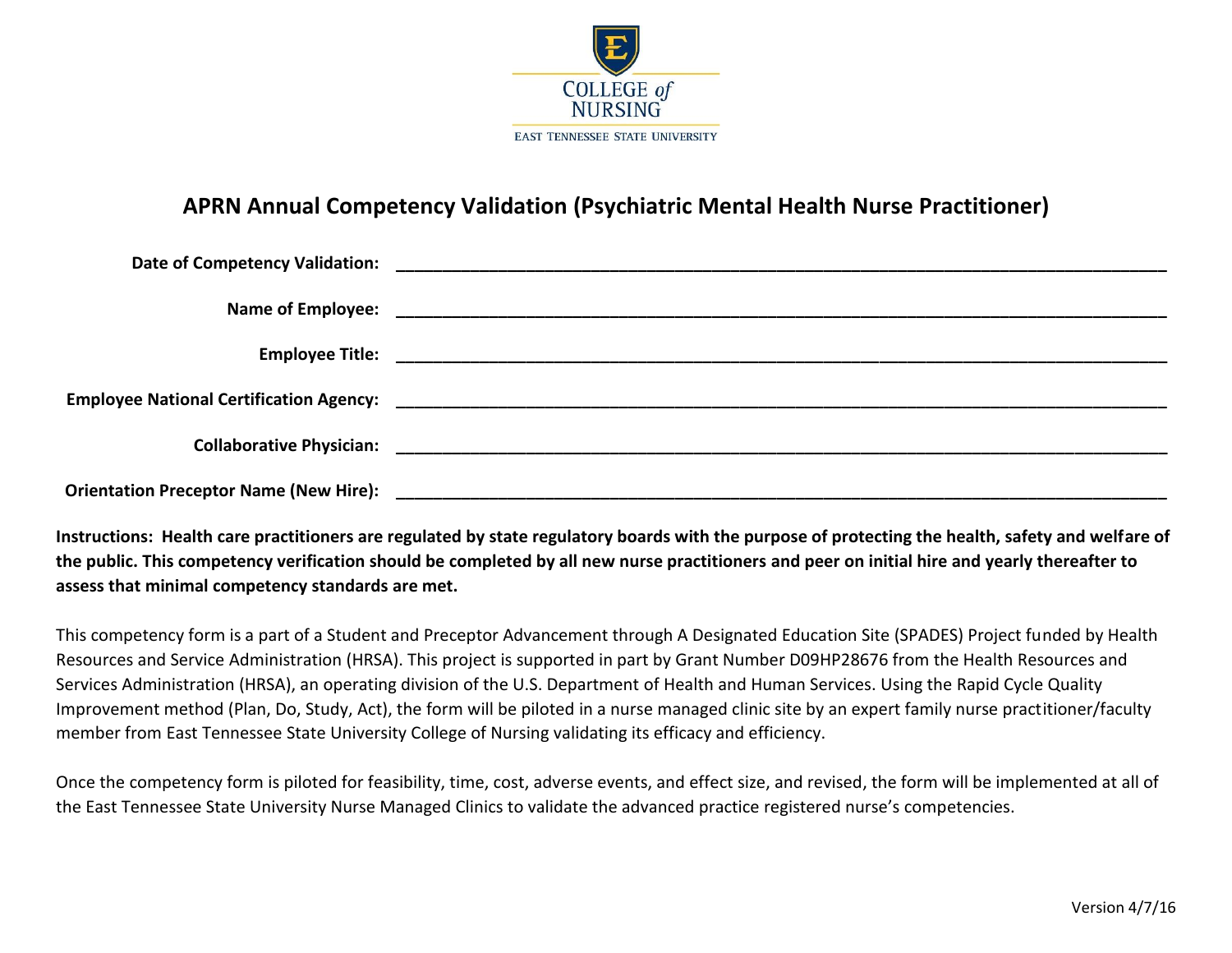

**Scoring Scale 1= Limited proficiency 2= Acceptable 3= Proficient**

**N/A= Not applicable at present**

**Any score below 2 requires a developmental plan.** 

| Independent APRN Competencies                                                                                                         |                                     | Peer<br><b>Review Validation Score</b><br>(See Scale) |  |
|---------------------------------------------------------------------------------------------------------------------------------------|-------------------------------------|-------------------------------------------------------|--|
| Professionalism                                                                                                                       |                                     |                                                       |  |
| Demonstrates professional dress and decorum.<br>$\bullet$                                                                             |                                     |                                                       |  |
| Arrives to work on time.<br>$\bullet$                                                                                                 |                                     |                                                       |  |
| Uses professional communication skills with peers, colleagues, administration, faculty, staff, and providers of<br>$\bullet$<br>care. |                                     |                                                       |  |
| Demonstrates professionalism through respect toward patients.<br>$\bullet$                                                            |                                     |                                                       |  |
| Precepts students and new employees when needed.<br>$\bullet$                                                                         |                                     |                                                       |  |
| Shows respect for diverse opinions when working collaboratively.<br>$\bullet$                                                         |                                     |                                                       |  |
| Demonstrates accountability for actions.<br>$\bullet$                                                                                 |                                     |                                                       |  |
| Volunteers when needed to help with administrative duties.<br>$\bullet$                                                               |                                     |                                                       |  |
| Demonstrates honesty and trustworthiness.<br>$\bullet$                                                                                |                                     |                                                       |  |
| Committed to enhancing education and learning new evidence based care recommendations.<br>$\bullet$                                   |                                     |                                                       |  |
| Seen by others as a team player.<br>$\bullet$                                                                                         |                                     |                                                       |  |
| Values opportunities to learn new tasks.<br>$\bullet$                                                                                 |                                     |                                                       |  |
| Committed to the success of the clinic.<br>$\bullet$                                                                                  |                                     |                                                       |  |
| Legible Handwriting<br>$\bullet$                                                                                                      |                                     |                                                       |  |
| Peer Reviewer Comments Related to this Domain: Professionalism                                                                        | Peer<br><b>Reviewer</b><br>Initial: | Date:                                                 |  |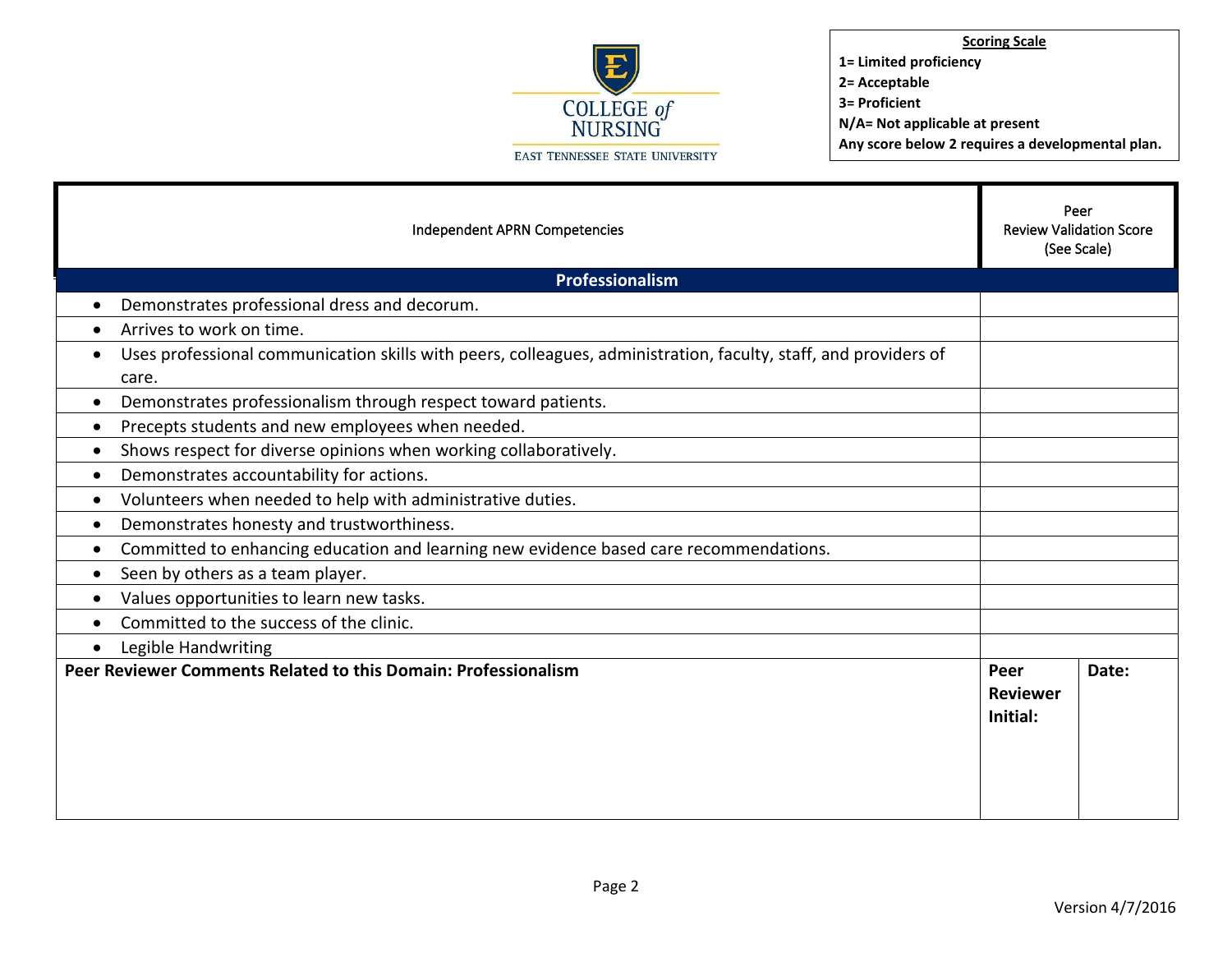

Independent APRN Competencies

Peer Review Validation Score (See Scale)

| <b>I. Scientific Foundations</b>                                                                                     |  |  |
|----------------------------------------------------------------------------------------------------------------------|--|--|
| What is a competency?                                                                                                |  |  |
|                                                                                                                      |  |  |
| The Nurse Practitioner Core Competencies (NP Core Competencies) integrate and build upon existing Master's and       |  |  |
| DNP core competencies and are guidelines for educational programs preparing NPs to implement the full scope of       |  |  |
| practice as a licensed independent practitioner. The competencies are essential behaviors of all NPs. These          |  |  |
| competencies are demonstrated upon graduation regardless of the population focus of the program and are necessary    |  |  |
| for NPs to meet the complex challenges of translating rapidly expanding knowledge into practice and function in a    |  |  |
| changing health care environment. Read more at: http://www.nonpf.org/?page=14                                        |  |  |
| <b>Scientific Foundations Objectives:</b>                                                                            |  |  |
| 1. Critically analyzes data and evidence for improving advanced nursing practice.                                    |  |  |
| Give one example of competency #1:                                                                                   |  |  |
|                                                                                                                      |  |  |
| Synthesizes data from a variety of sources to make clinical decisions regarding appropriate management,<br>$\bullet$ |  |  |
| consultation, and/or referral.                                                                                       |  |  |
| 3. Translates research and other forms of knowledge to improve practice processes and outcomes                       |  |  |
| Give one example of competency #3:                                                                                   |  |  |
|                                                                                                                      |  |  |
| 4. Develops new practice approaches based on the integration of research, theory, and practice knowledge.            |  |  |
| Give one example of competency #4                                                                                    |  |  |
| 1.                                                                                                                   |  |  |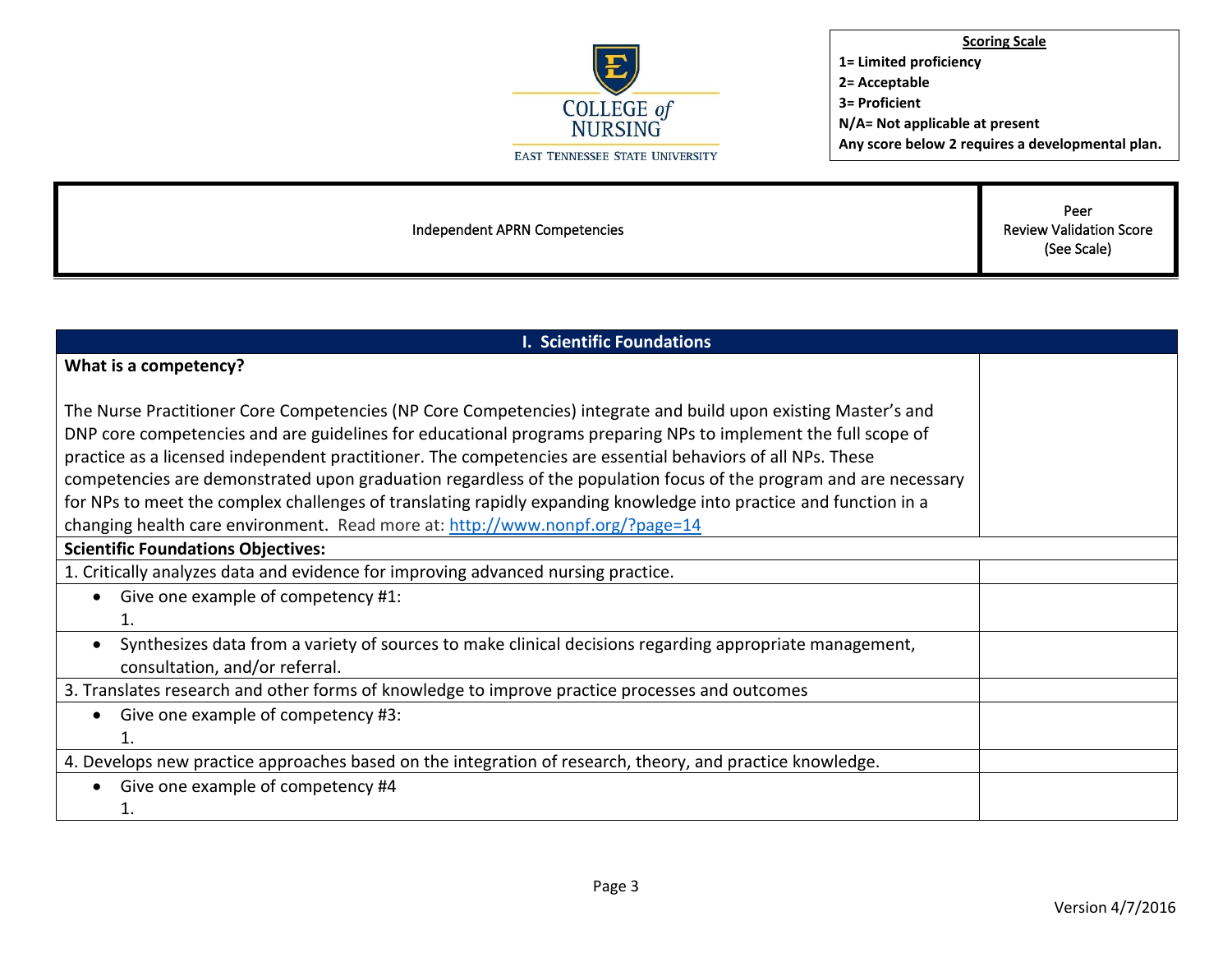

| Independent APRN Competencies                                                                                       |                                     | Peer<br><b>Review Validation Score</b><br>(See Scale) |  |
|---------------------------------------------------------------------------------------------------------------------|-------------------------------------|-------------------------------------------------------|--|
| Peer Reviewer Comments Related to this Competency Domain: Scientific Foundations                                    | Peer<br><b>Reviewer</b><br>Initial: | Date:                                                 |  |
| II. Leadership                                                                                                      |                                     |                                                       |  |
| <b>Leadership Objectives</b>                                                                                        |                                     |                                                       |  |
| 1. Assumes complex and advanced leadership roles to initiate and guide change.                                      |                                     |                                                       |  |
| Give one example of competency #1:<br>$\bullet$<br>1.                                                               |                                     |                                                       |  |
| 4. Advocates for improved access, quality, and cost effective healthcare.                                           |                                     |                                                       |  |
| Give one example of competency #4:<br>$\bullet$                                                                     |                                     |                                                       |  |
| 1.                                                                                                                  |                                     |                                                       |  |
| 6. Communicates practice knowledge effectively, orally and in writing.                                              |                                     |                                                       |  |
| 7. Participates in professional organizations and activities that influence advanced practice nursing and/or health |                                     |                                                       |  |
| outcomes of population focus.                                                                                       |                                     |                                                       |  |
| Give one example of competency #7:<br>$\bullet$<br>1.                                                               |                                     |                                                       |  |
| 1. Participates in community and population focused programs that promote mental health and prevent or reduce risk  |                                     |                                                       |  |
| of mental health problems and psychiatric disorders.                                                                |                                     |                                                       |  |
| 2. Advocates for complex patient and family medicolegal rights and issues.                                          |                                     |                                                       |  |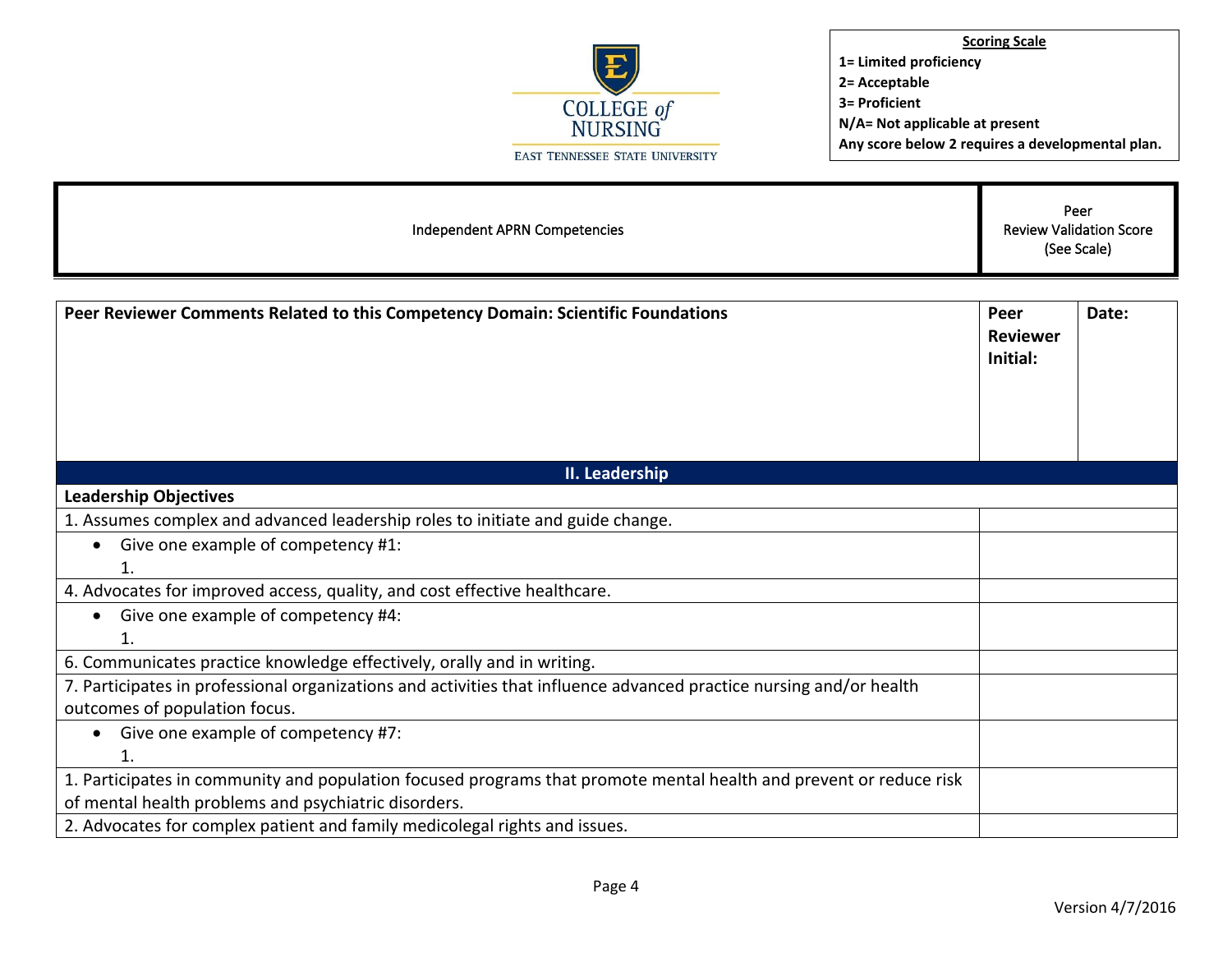

| Independent APRN Competencies                                                                                                                                                                                                                                            |                                     | Peer<br><b>Review Validation Score</b><br>(See Scale) |  |
|--------------------------------------------------------------------------------------------------------------------------------------------------------------------------------------------------------------------------------------------------------------------------|-------------------------------------|-------------------------------------------------------|--|
|                                                                                                                                                                                                                                                                          |                                     |                                                       |  |
| 3. Collaborates with interprofessional colleagues about advocacy and policy issues at the local, state, and national<br>related to reducing health disparities and improving clinical outcomes for populations with mental health problems and<br>psychiatric disorders. |                                     |                                                       |  |
| Peer Reviewer Comments Related to this Competency Domain: Leadership                                                                                                                                                                                                     | Peer<br><b>Reviewer</b><br>Initial: | Date:                                                 |  |
| <b>III. Quality</b>                                                                                                                                                                                                                                                      |                                     |                                                       |  |
| <b>Quality Objectives</b>                                                                                                                                                                                                                                                |                                     |                                                       |  |
| 1. Uses best available evidence to continuously improve quality of clinical practice.                                                                                                                                                                                    |                                     |                                                       |  |
| Participates in the review of assigned UDS measures.<br>$\bullet$                                                                                                                                                                                                        |                                     |                                                       |  |
| Peer Reviewer Comments Related to this Competency Domain: Quality                                                                                                                                                                                                        | Peer<br><b>Reviewer</b><br>Initial: | Date:                                                 |  |
| <b>IV. Practice Inquiry</b>                                                                                                                                                                                                                                              |                                     |                                                       |  |
| <b>Practice Inquiry Objectives</b>                                                                                                                                                                                                                                       |                                     |                                                       |  |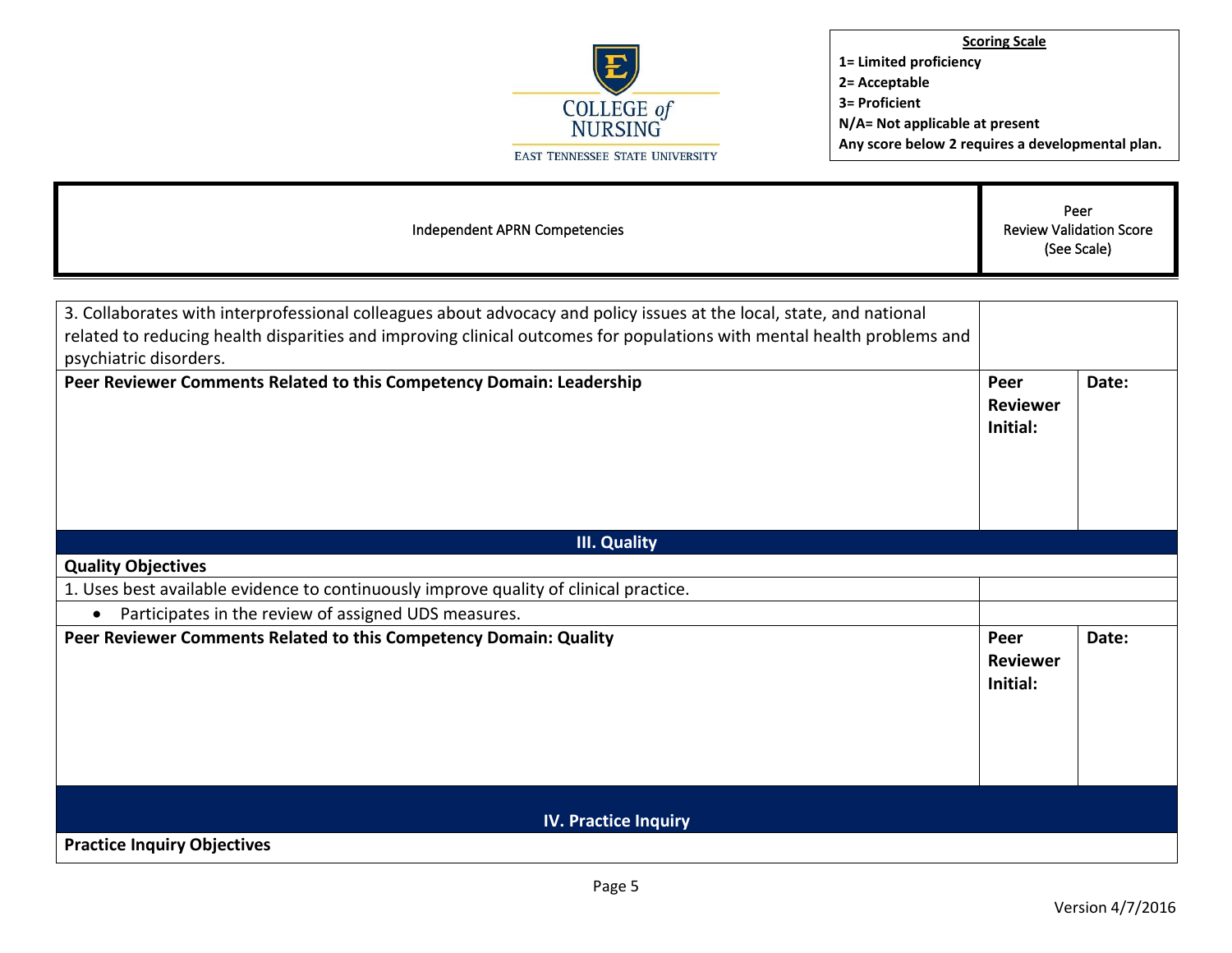

| Independent APRN Competencies                                                                                                                                                                 | Peer<br><b>Review Validation Score</b><br>(See Scale) |
|-----------------------------------------------------------------------------------------------------------------------------------------------------------------------------------------------|-------------------------------------------------------|
|                                                                                                                                                                                               |                                                       |
| 2. Generates knowledge from clinical practice to improve practice and patient outcomes.                                                                                                       |                                                       |
| Analyzes clinical guidelines for individualized application into practice.<br>$\bullet$                                                                                                       |                                                       |
| Formulates comprehensive differential diagnoses<br>$\bullet$                                                                                                                                  |                                                       |
| 3. Applies clinical investigative skills to improve health outcomes.                                                                                                                          |                                                       |
| Assesses clinical practice via EHR and discerns gaps in care, barriers to care needing resolution, and recommend<br>$\bullet$<br>evidence based solutions for enhanced patient care outcomes. |                                                       |
| 6. Analyzes clinical guidelines for individualized application into practice.                                                                                                                 |                                                       |
| Adapts interventions to meet the complex needs from aging, developmental, life transitions, co-morbidities,<br>$\bullet$<br>psychosocial, and financial issues.                               |                                                       |
| Uses knowledge of developmental stages to individualize care.<br>٠                                                                                                                            |                                                       |
| Utilizes patient appropriate educational materials that address the language and cultural beliefs of the patient.<br>$\bullet$                                                                |                                                       |
| Assesses and promotes self-care in patients with disabilities.<br>$\bullet$                                                                                                                   |                                                       |
| Analyzes readiness to learn and tailors interventions accordingly.<br>$\bullet$                                                                                                               |                                                       |
| Monitors specialized care coordination to enhance effectiveness of outcomes.<br>$\bullet$                                                                                                     |                                                       |
| Facilitates patient-centered decision making about health.<br>٠                                                                                                                               |                                                       |
| Applies principles of self-efficacy/empowerment in promoting positive behavior change.<br>$\bullet$                                                                                           |                                                       |
| Evaluates the impact of life-transitions on the health/illness of patients and the health illness on the patients'<br>٠<br>families and communities.                                          |                                                       |
| Plans palliative and end-of-life care as appropriate.<br>$\bullet$                                                                                                                            |                                                       |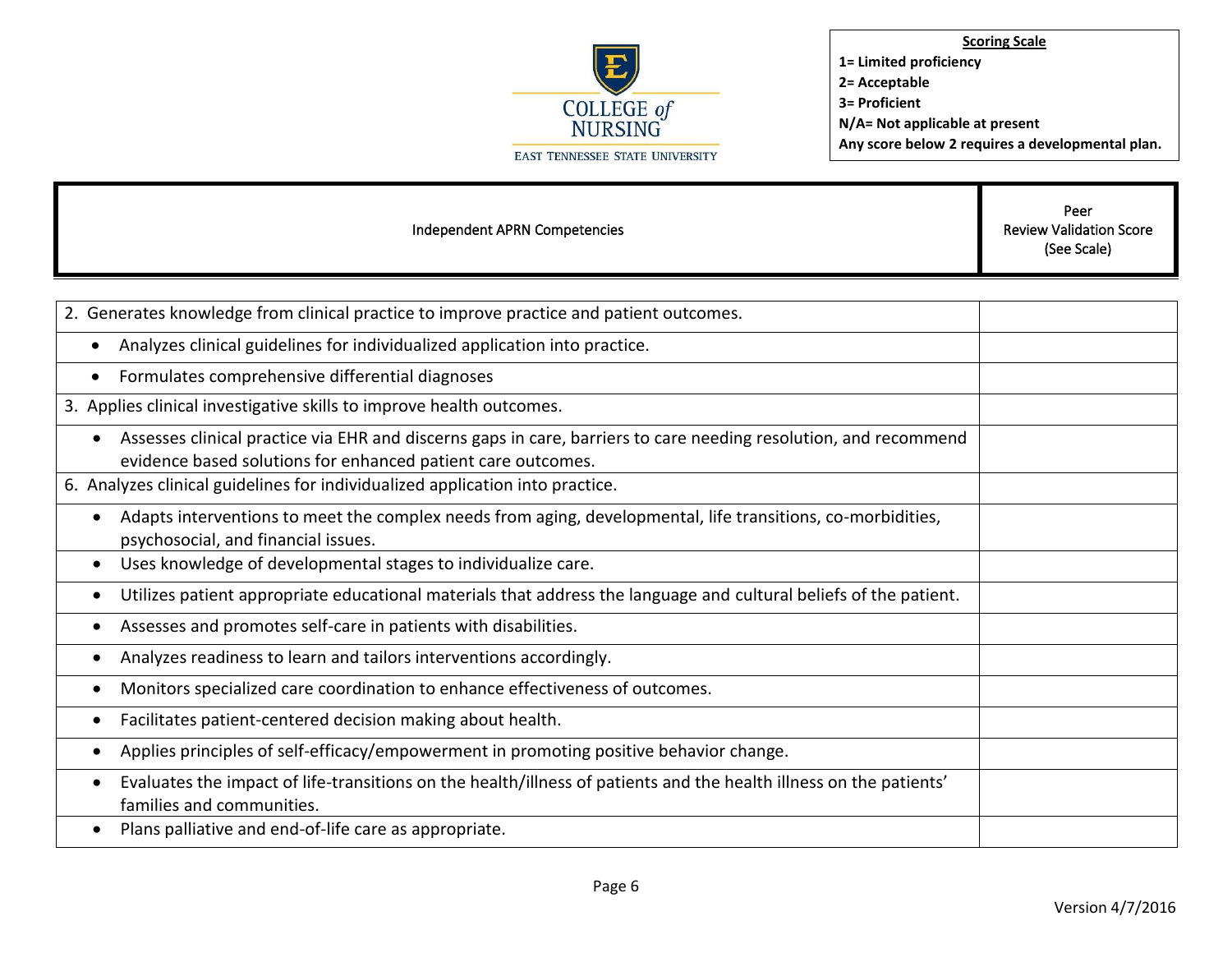

г

| Independent APRN Competencies                                                                                                              |                                     | Peer<br><b>Review Validation Score</b><br>(See Scale) |  |
|--------------------------------------------------------------------------------------------------------------------------------------------|-------------------------------------|-------------------------------------------------------|--|
| Appropriately and timely addresses labs and diagnostic studies ordered and communicates with the patient                                   |                                     |                                                       |  |
| plan of care.                                                                                                                              |                                     |                                                       |  |
| Provides a formal hand-off of patients of concern to other provider(s) when not available to ensure timely<br>$\bullet$<br>follow-up care. |                                     |                                                       |  |
| Peer Reviewer Comments Related to this Competency Domain: Practice Inquiry                                                                 | Peer<br><b>Reviewer</b><br>Initial: | Date:                                                 |  |
| V. Technology and Information Literacy                                                                                                     |                                     |                                                       |  |
| <b>Technology and Information Literacy Objectives</b>                                                                                      |                                     |                                                       |  |
| 1. Integrates appropriate technologies for knowledge management to improve health care.                                                    |                                     |                                                       |  |
| List 3 technologies used to manage patient's healthcare.<br>1.<br>2.<br>3.                                                                 |                                     |                                                       |  |
| 3. Demonstrates information literacy skills in complex decision making.                                                                    |                                     |                                                       |  |
| Utilizes technology and applications for references in point of care.                                                                      |                                     |                                                       |  |
| 5. Uses technology systems that capture data on variables for the evaluation of nursing care.                                              |                                     |                                                       |  |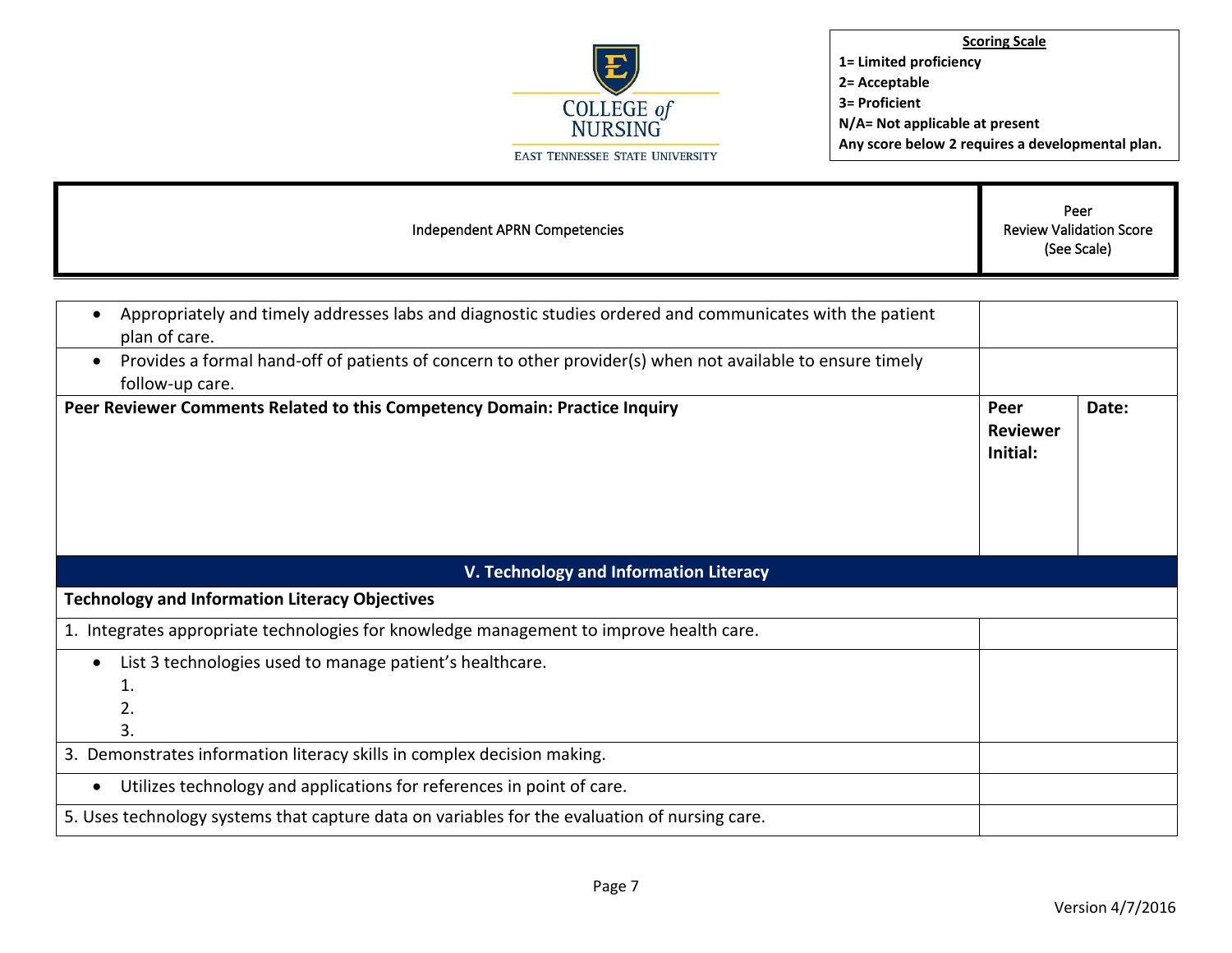

| Independent APRN Competencies                                                                                                                                                    |                                     | Peer<br><b>Review Validation Score</b><br>(See Scale) |  |
|----------------------------------------------------------------------------------------------------------------------------------------------------------------------------------|-------------------------------------|-------------------------------------------------------|--|
|                                                                                                                                                                                  |                                     |                                                       |  |
| Obtains and accurately documents a relevant health history for patients of all ages using collateral information<br>$\bullet$<br>as needed.                                      |                                     |                                                       |  |
| Performs and accurately documents appropriate comprehensive and symptom-focused physical exams on<br>$\bullet$<br>patients.                                                      |                                     |                                                       |  |
| Performs and adequately documents procedures in EMR<br>$\bullet$                                                                                                                 |                                     |                                                       |  |
| Competently and independently performs, documents, and bills appropriately for 1, 2, and 3 or more<br>$\bullet$<br>procedures evidenced by EMR examples or return demonstration. |                                     |                                                       |  |
| Uses data from information systems to improve practice.<br>٠                                                                                                                     |                                     |                                                       |  |
| Has patient office visit documented in electronic health record and finalized within 24 hours.<br>$\bullet$                                                                      |                                     |                                                       |  |
| Peer Reviewer Comments Related to this Competency Domain: Technology and Information Literacy                                                                                    | Peer<br><b>Reviewer</b><br>Initial: | Date:                                                 |  |
| <b>VI. Policy</b>                                                                                                                                                                |                                     |                                                       |  |
| <b>Policy Objectives</b>                                                                                                                                                         |                                     |                                                       |  |
| 1. Demonstrates an understanding of the interdependence of policy and practice.                                                                                                  |                                     |                                                       |  |
| Adheres to East Tennessee State University policies and procedures<br>$\bullet$                                                                                                  |                                     |                                                       |  |
| 2. Advocates for ethical policies that promote access, equity, quality, and cost.                                                                                                |                                     |                                                       |  |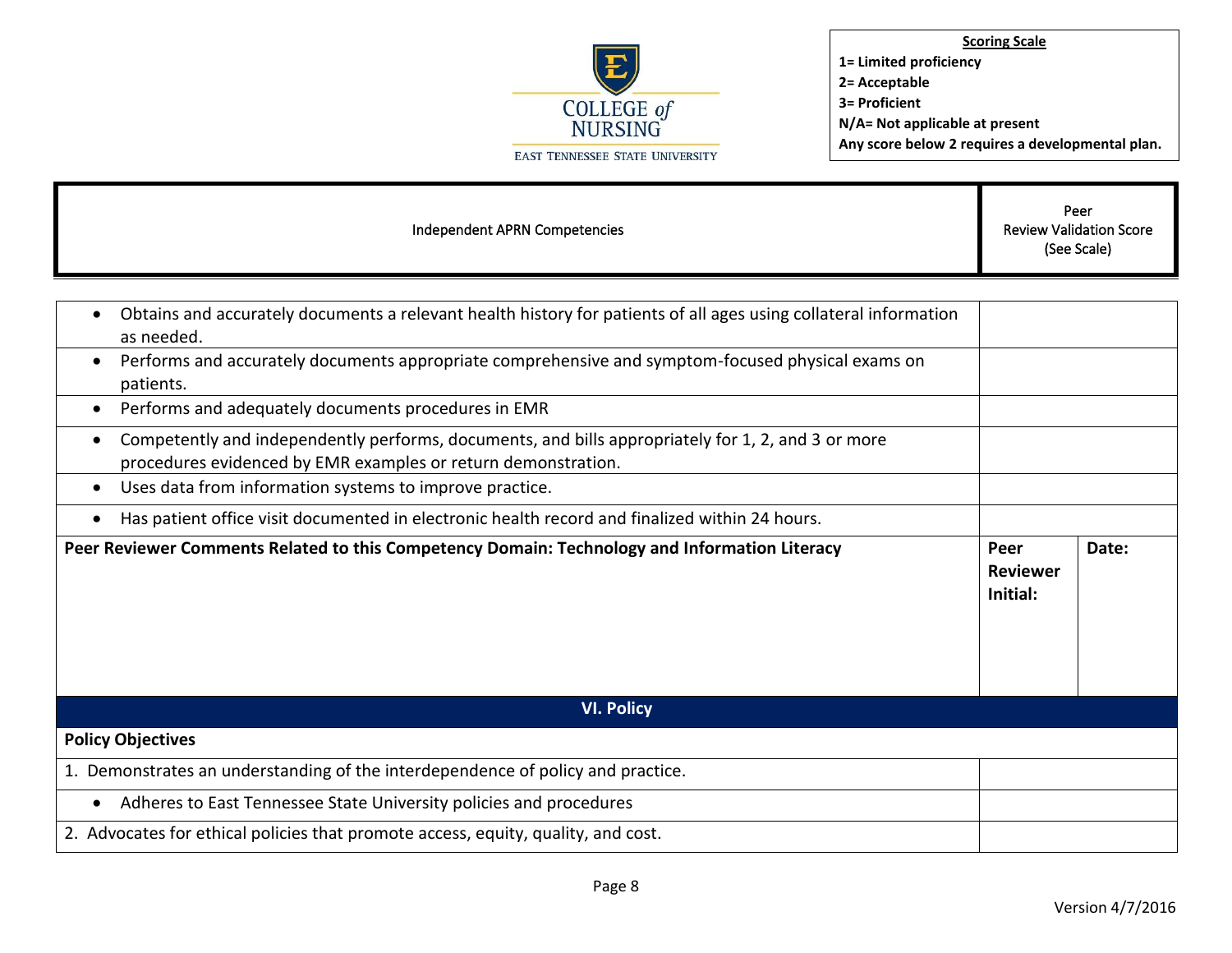

г

| Independent APRN Competencies                                                                                                                                                             |                                     | Peer<br><b>Review Validation Score</b><br>(See Scale) |  |
|-------------------------------------------------------------------------------------------------------------------------------------------------------------------------------------------|-------------------------------------|-------------------------------------------------------|--|
|                                                                                                                                                                                           |                                     |                                                       |  |
| Give one example of competency #2:                                                                                                                                                        |                                     |                                                       |  |
| 1.<br>3. Employs opportunities to influence health policy to reduce the impact of stigma on services for prevention and<br>treatment of mental health problems and psychiatric disorders. |                                     |                                                       |  |
| Peer Reviewer Comments Related to this Competency Domain: Policy                                                                                                                          | Peer<br><b>Reviewer</b><br>Initial: | Date:                                                 |  |
| <b>VII. Health Delivery System</b>                                                                                                                                                        |                                     |                                                       |  |
| <b>Health Delivery System Objectives</b>                                                                                                                                                  |                                     |                                                       |  |
| 1. Applies knowledge of organizational practices and complex systems to improve health care delivery.                                                                                     |                                     |                                                       |  |
| Follows facilities policies to reduce environmental health risks.<br>$\bullet$                                                                                                            |                                     |                                                       |  |
| Collaborates in planning for transitions across the continuum of care.<br>$\bullet$                                                                                                       |                                     |                                                       |  |
| Follows legal regulations for nurse practitioner practice, including reimbursement of services.                                                                                           |                                     |                                                       |  |
| 6. Analyzes organizational structure, functions, and resources to improve the delivery of care.                                                                                           |                                     |                                                       |  |
| Reviewed JCCHC Organizational Structure and Phone Extension Trees<br>$\bullet$                                                                                                            |                                     |                                                       |  |
| Reviewed the contents of the supply room<br>$\bullet$                                                                                                                                     |                                     |                                                       |  |
| Located the AED equipment in the facility                                                                                                                                                 |                                     |                                                       |  |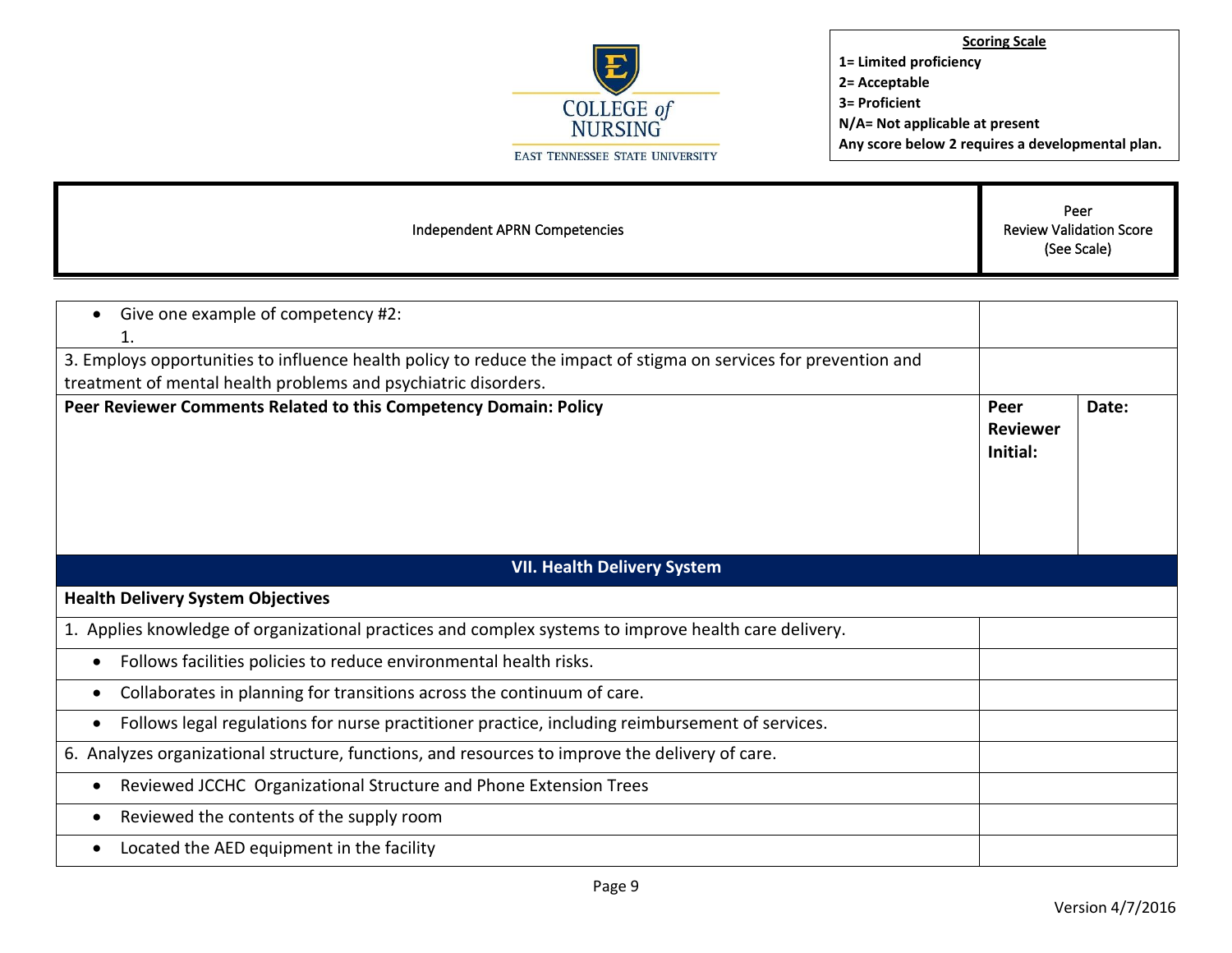

| Independent APRN Competencies | Peer<br><b>Review Validation Score</b><br>(See Scale) |
|-------------------------------|-------------------------------------------------------|
|                               |                                                       |

| Located the emergency cart and reviewed contents.<br>$\bullet$                                                                                |  |       |
|-----------------------------------------------------------------------------------------------------------------------------------------------|--|-------|
| Demonstrated use of electronics in patient rooms                                                                                              |  |       |
| Peer Reviewer Comments Related to this Competency Domain: Health Delivery System<br>Peer<br><b>Reviewer</b><br>Initial:                       |  | Date: |
| <b>VIII. Ethics</b>                                                                                                                           |  |       |
| <b>Ethics Objectives</b>                                                                                                                      |  |       |
| 1. Integrates ethical principles in decision making.                                                                                          |  |       |
| One example of Beneficence:<br>$\bullet$<br>1.                                                                                                |  |       |
| One example of Nonmaleficence :<br>$\bullet$<br>1.                                                                                            |  |       |
| One example of Autonomy<br>$\bullet$<br>1.                                                                                                    |  |       |
| One example of Justice<br>$\bullet$<br>1.                                                                                                     |  |       |
| 3. Applies ethically sound solutions to complex issues related to individuals, populations, and systems of care evidence<br>by verbal recall. |  |       |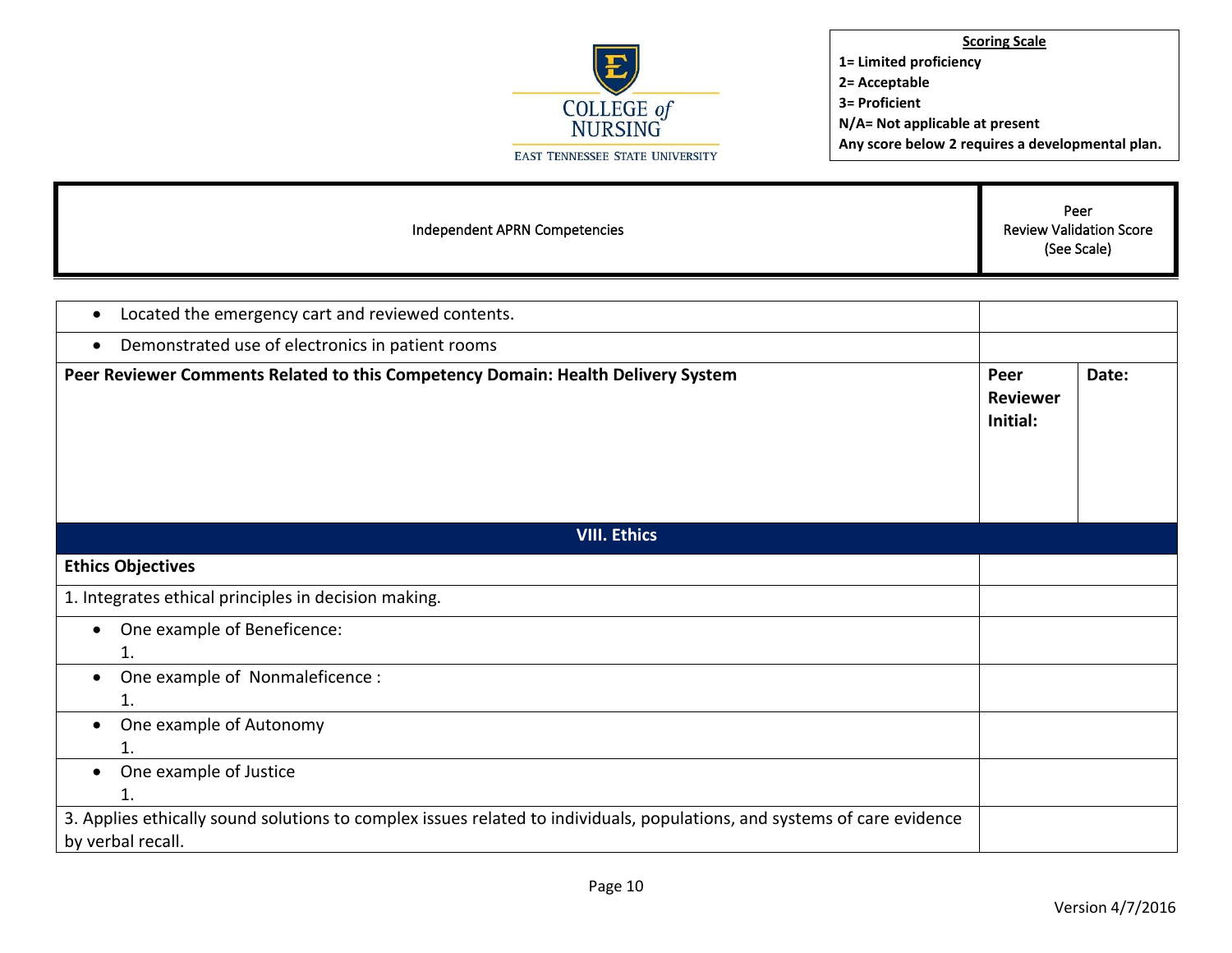

| Independent APRN Competencies                                                                                                                                                                                                                                                                                                                                                                                                                                     |                                     | Peer<br><b>Review Validation Score</b><br>(See Scale) |  |
|-------------------------------------------------------------------------------------------------------------------------------------------------------------------------------------------------------------------------------------------------------------------------------------------------------------------------------------------------------------------------------------------------------------------------------------------------------------------|-------------------------------------|-------------------------------------------------------|--|
| Peer Reviewer Comments Related to this Competency Domain: Ethics                                                                                                                                                                                                                                                                                                                                                                                                  | Peer<br><b>Reviewer</b><br>Initial: | Date:                                                 |  |
| IX. Independent Practice Competencies                                                                                                                                                                                                                                                                                                                                                                                                                             |                                     |                                                       |  |
| <b>Independent Practice Objectives</b>                                                                                                                                                                                                                                                                                                                                                                                                                            |                                     |                                                       |  |
| 1. Functions as a licensed independent practitioner.                                                                                                                                                                                                                                                                                                                                                                                                              |                                     |                                                       |  |
| Maintains current unencumbered licensure as an RN in Tennessee or compact state: Exp Date:<br>$\bullet$                                                                                                                                                                                                                                                                                                                                                           |                                     |                                                       |  |
| Maintains current National Credentialing Certification: Exp Date:<br>٠                                                                                                                                                                                                                                                                                                                                                                                            |                                     |                                                       |  |
| Maintains current licensure as an APN in Tennessee or other compact state every 2 years: Exp Date:<br>٠                                                                                                                                                                                                                                                                                                                                                           |                                     |                                                       |  |
| Maintains current fitness to prescribe in the state on Tennessee every 2 years: Exp Date:<br>٠                                                                                                                                                                                                                                                                                                                                                                    |                                     |                                                       |  |
| Attains a minimum of two (2) contact hours of continuing education designed specifically to address controlled<br>$\bullet$<br>substance prescribing practices. The continuing education must include instruction in the Tennessee<br>Department of Health's treatment guidelines on opioids, benzodiazepines, barbiturates, and carisoprodol, and<br>may include such other topics as medicine addiction and risk management tools:<br>Number of Hours Attained: |                                     |                                                       |  |
| Read Universal Precautions when prescribing opioids: http://www.opioidprescribing.com/overview<br>٠                                                                                                                                                                                                                                                                                                                                                               | Date:                               |                                                       |  |
| Initiates a pain contact with all patients who are prescribed opioids.                                                                                                                                                                                                                                                                                                                                                                                            | Date:                               |                                                       |  |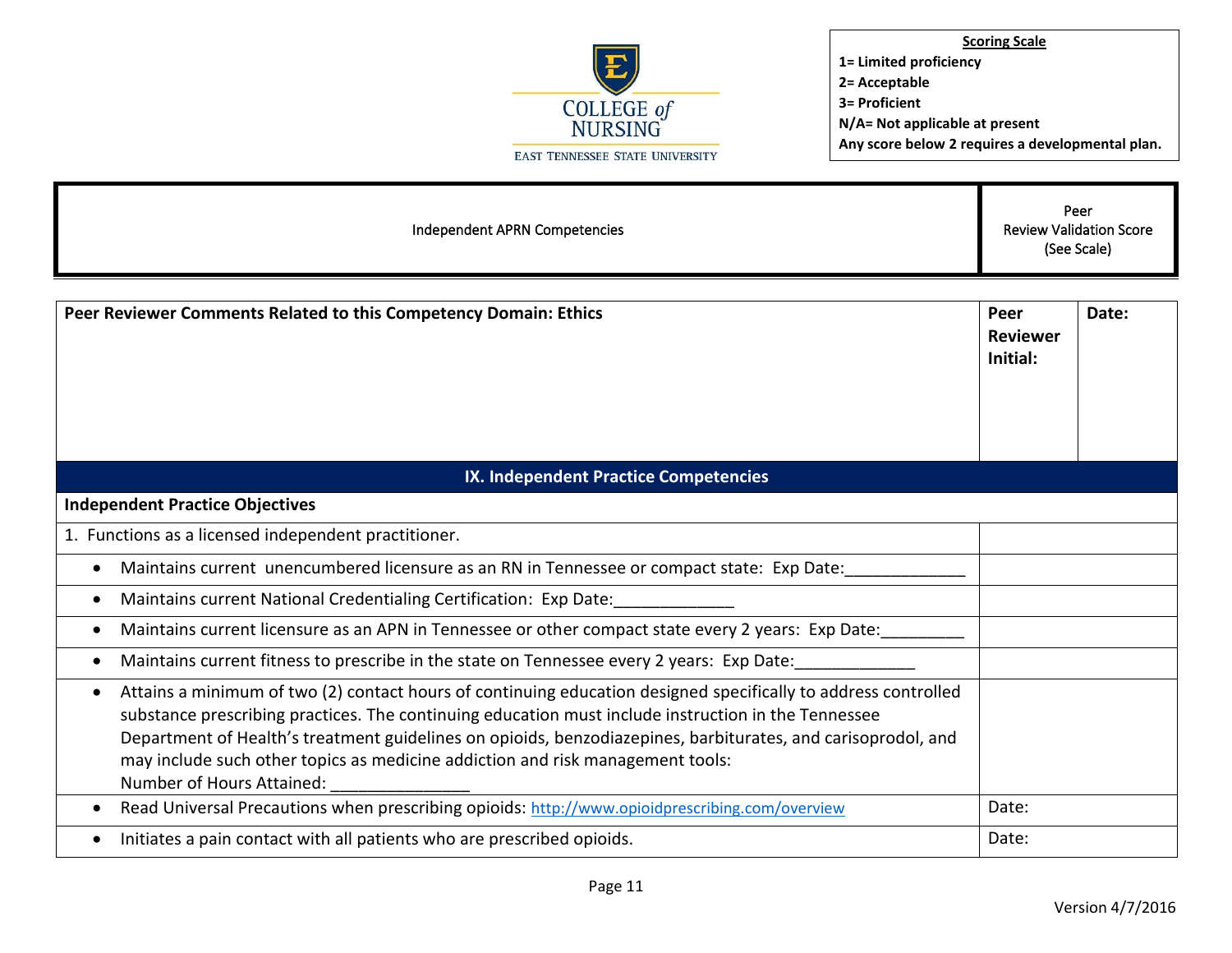

| Independent APRN Competencies | Peer<br><b>Review Validation Score</b><br>(See Scale) |
|-------------------------------|-------------------------------------------------------|
|                               |                                                       |

| Review Guidelines for prescribing opioids http://www.cdc.gov/drugoverdose/prescribing/common-elements.html                                                                                  | Date: |
|---------------------------------------------------------------------------------------------------------------------------------------------------------------------------------------------|-------|
| Review DIRE Tool for risk assessment http://integratedcare-nw.org/DIRE score.pdf                                                                                                            | Date: |
| CSMD Registered and demonstrates use<br>$\bullet$<br>https://www.tncsmd.com/Login.aspx?ReturnUrl=%2fdefault.aspx                                                                            |       |
| Review Opioid Risk Management http://www.painedu.org/soapp.asp                                                                                                                              | Date: |
| Review NIDA Screen Assist Tool: https://www.drugabuse.gov/sites/default/files/pdf/nmassist.pdf<br>$\epsilon$                                                                                |       |
| Review TN Dept. of Health Chronic Pain Guidelines<br>٠<br>http://www.tn.gov/assets/entities/health/attachments/ChronicPainGuidelines.pdf                                                    | Date: |
| <b>ANCC Certification: Exp Date:</b>                                                                                                                                                        |       |
| ANCC Certified NP: Maintains 100 contact hours of continuing education relevant to the nurse practitioner's<br>٠<br>role and population focus. (ANCC Half Category 1 and Half Category 2-6) |       |
| ANCC Certified NP: Maintains 25 contact hours of pharmacotherapeutics to fulfill their Category 1 requirement.<br>$\bullet$                                                                 |       |
| ANCC Certified NP: Completion of a minimum of 1000 practice hours in population/specialty over the past 5<br>٠<br>years for re-certification.                                               |       |
| Maintains health care provider CPR certification approved by the American Heart Association every 2 years.<br>Exp Date:                                                                     |       |
| Maintains privileging (as appropriate)<br>$\bullet$                                                                                                                                         |       |
| Maintains current DEA licensure: Exp Date:<br>€                                                                                                                                             |       |
| Reviewed and understand the Tenn. Code Ann 63-7-123 regarding Prescription Rules and Regulations<br>$\bullet$<br>(http://www.lexisnexis.com/hottopics/tncode/)                              | Date: |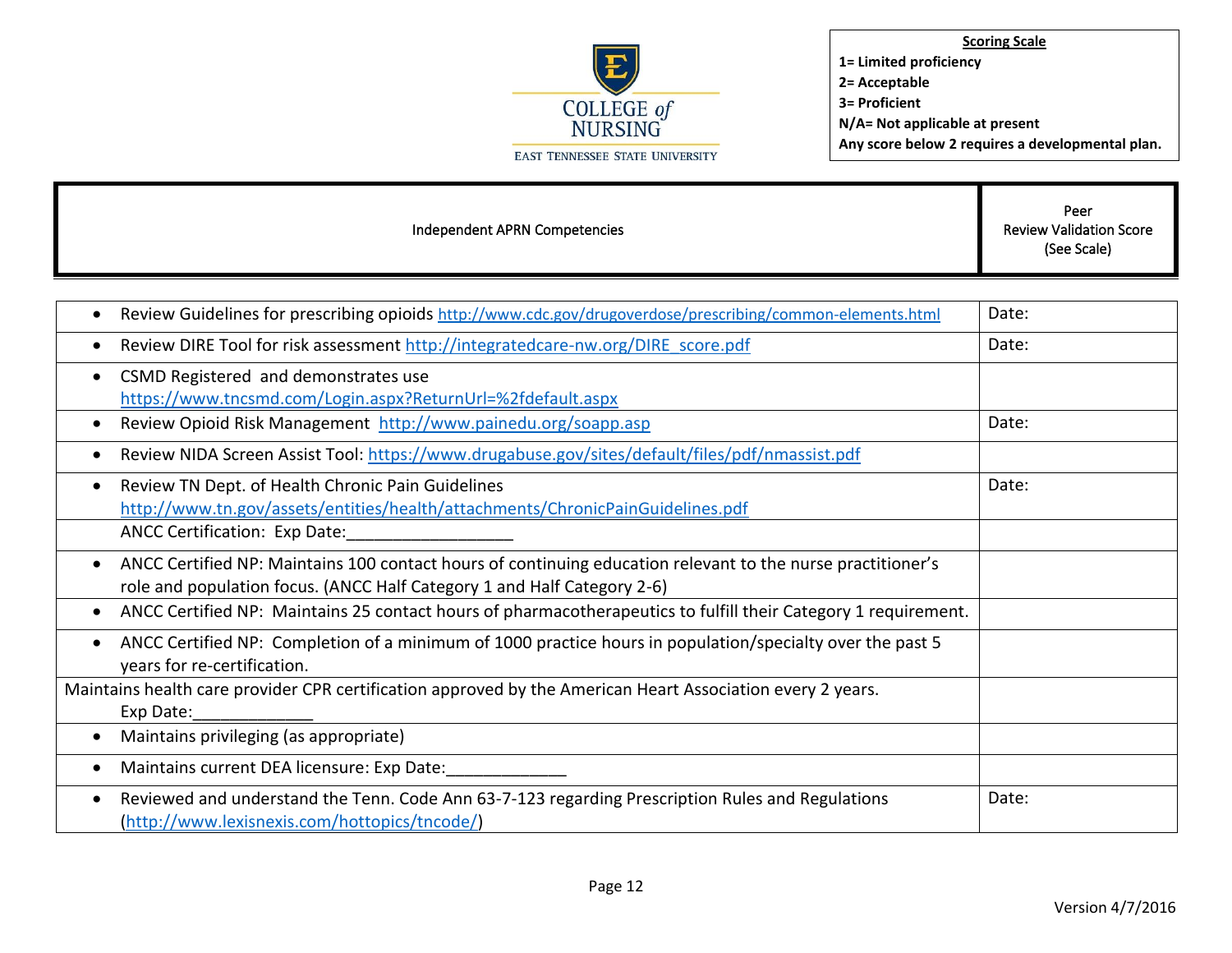

| Independent APRN Competencies | Peer<br><b>Review Validation Score</b><br>(See Scale) |
|-------------------------------|-------------------------------------------------------|
|                               |                                                       |

| Date: |
|-------|
|       |
|       |
|       |
|       |
|       |
|       |
|       |
|       |
|       |
|       |
|       |
|       |
|       |
|       |
|       |
|       |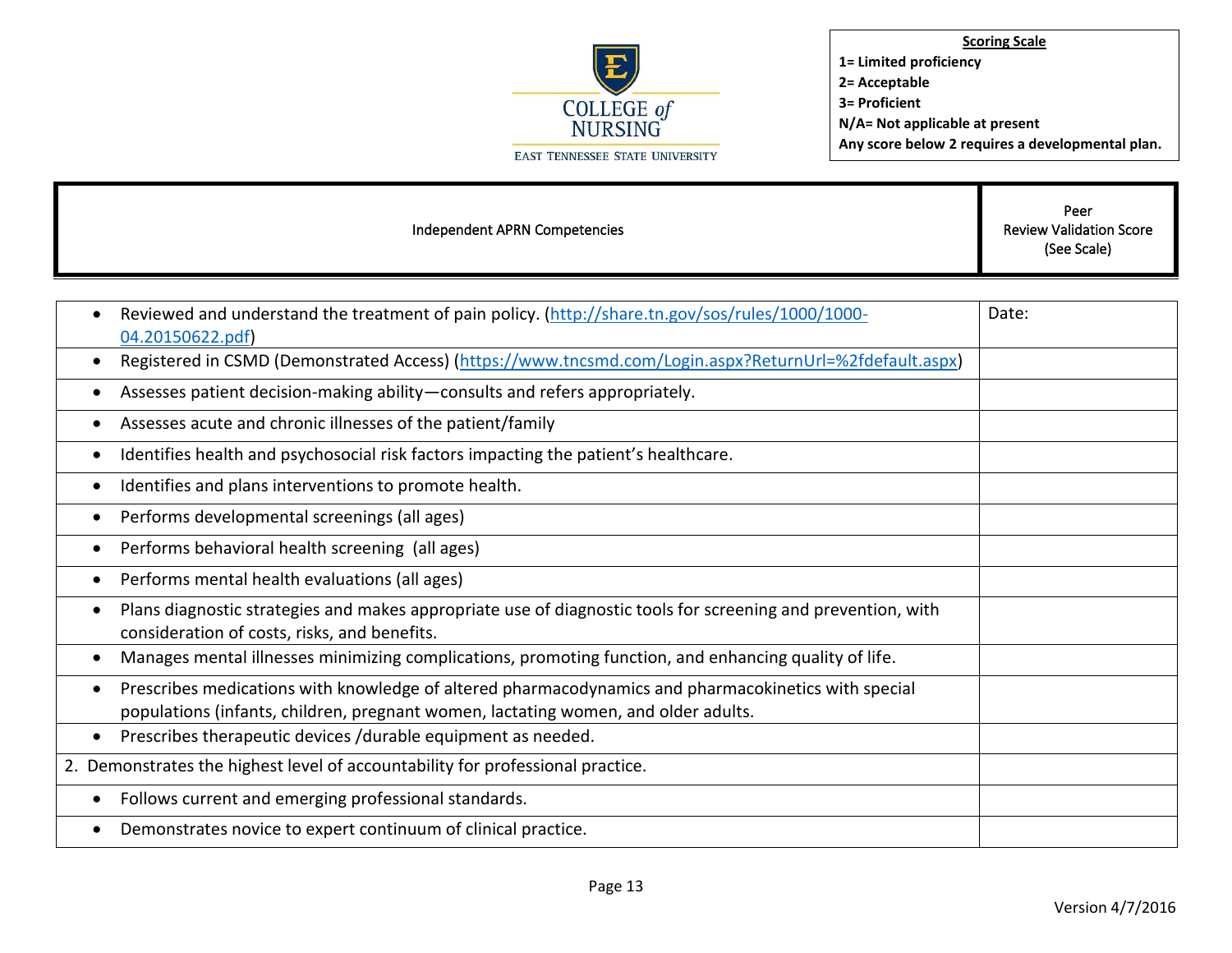

| Independent APRN Competencies                                                                                                                                                                       | Peer<br><b>Review Validation Score</b><br>(See Scale) |
|-----------------------------------------------------------------------------------------------------------------------------------------------------------------------------------------------------|-------------------------------------------------------|
|                                                                                                                                                                                                     |                                                       |
| 3. Practices independently managing previously diagnosed and undiagnosed patients.                                                                                                                  |                                                       |
| 3a. Provides the full spectrum of health care services to include health promotion, disease prevention, health                                                                                      |                                                       |
| protection, anticipatory guidance, counseling, disease management, palliative, and end-of-life care.                                                                                                |                                                       |
| 3b. Uses advanced health assessment skills to differentiate between normal, variations of normal, and abnormal                                                                                      |                                                       |
| findings.                                                                                                                                                                                           |                                                       |
| 3c. Employs screening and diagnostic strategies in the development of diagnoses.                                                                                                                    |                                                       |
| 3d. Prescribes medications within scope of practice.                                                                                                                                                |                                                       |
| 3e. Manages the health/illness status of patients and families over time.                                                                                                                           |                                                       |
| 4. Provides patient-centered care recognizing cultural diversity and the patient or designee as a full partner in decision-<br>making.                                                              |                                                       |
| 4a. Works to establish a relationship with the patient characterized by mutual respect, empathy, and collaboration.                                                                                 |                                                       |
| 4b. Creates a climate of patient-centered care to include confidentiality, privacy, comfort, emotional support, mutual<br>trust, and respect.                                                       |                                                       |
| 4c. Incorporates the patient's cultural and spiritual preferences, values, and beliefs into health care.                                                                                            |                                                       |
| 4d. Preserves the patient's control over decision making by negotiating a mutually acceptable plan of care.                                                                                         |                                                       |
| 1. Develops an age-appropriate treatment plan for mental health problems and psychiatric disorders based on<br>biopsychosocial theories, evidence-based standards of care, and practice guidelines. |                                                       |
| 2. Includes differential diagnosis for mental health problems and psychiatric disorders.                                                                                                            |                                                       |
| 3. Assess impact of acute and chronic medical problems on psychiatric treatment.                                                                                                                    |                                                       |
| 4. Conducts individual and group psychotherapy.                                                                                                                                                     |                                                       |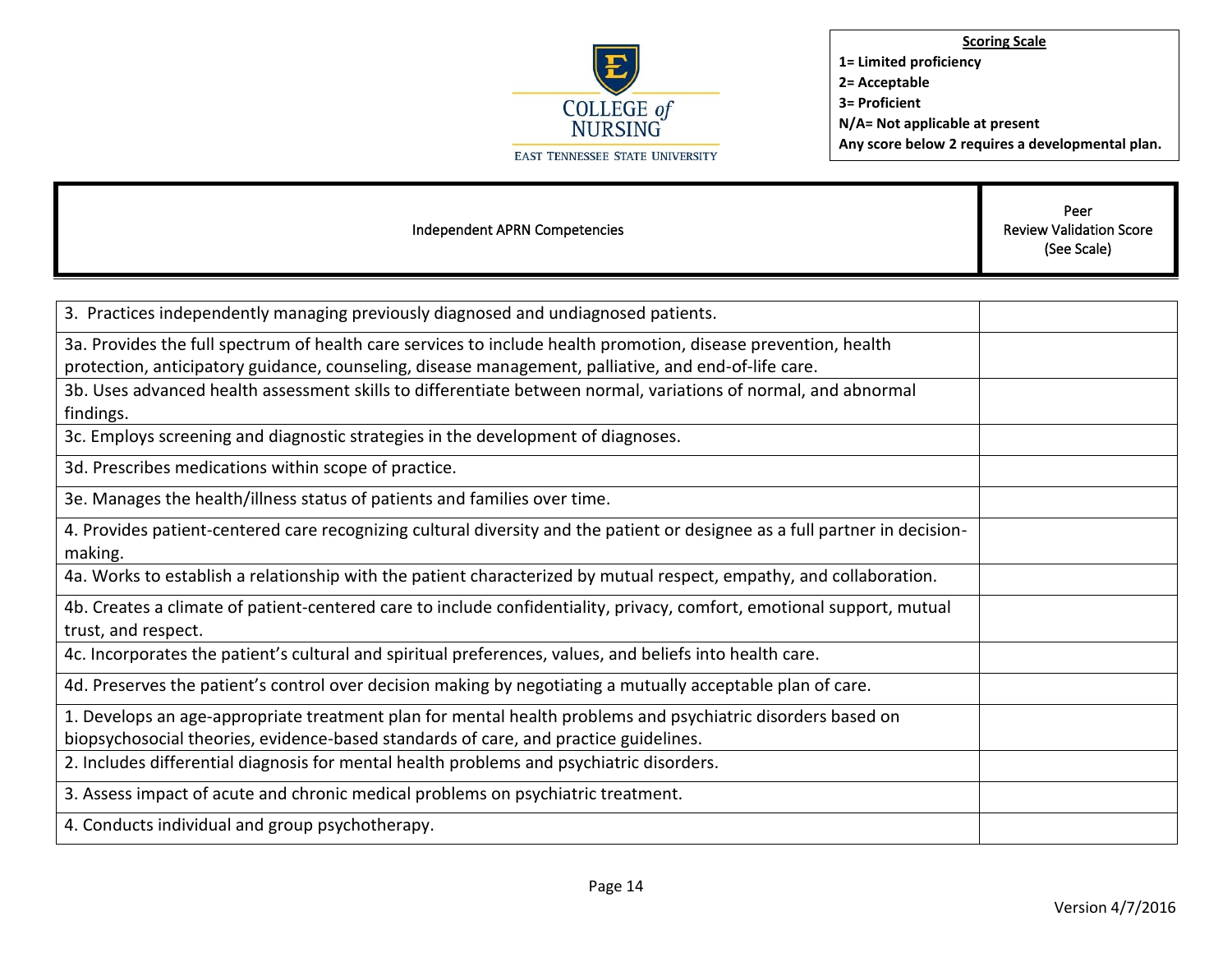

| Independent APRN Competencies                                                                                                                                         | Peer<br><b>Review Validation Score</b><br>(See Scale) |
|-----------------------------------------------------------------------------------------------------------------------------------------------------------------------|-------------------------------------------------------|
|                                                                                                                                                                       |                                                       |
| 5. Applies supportive, psychodynamic principles, cognitive-behavioral and other evidence based psychotherapy/-ies to<br>both brief and long term individual practice. |                                                       |
| 6. Applies recovery oriented principles and trauma focused care to individuals.                                                                                       |                                                       |
| 7. Demonstrates best practices of family approaches to care.                                                                                                          |                                                       |
| 8. Plans care to minimize the development of complications and promote function and quality of life.                                                                  |                                                       |
| 9. Treats acute and chronic psychiatric disorders and mental health problems.                                                                                         |                                                       |
| 10. Safely prescribes pharmacologic agents for patients with mental health problems and psychiatric disorders.                                                        |                                                       |
| 11. Ensures patient safety through the appropriate prescription and management of pharmacologic and non-<br>pharmacologic interventions.                              |                                                       |
| 12. Explain the risks and benefits of treatment to the patient and their family.                                                                                      |                                                       |
| 13. Identifies the role of PMHNP in risk-mitigation strategies in the areas of opiate use and substance abuse clients.                                                |                                                       |
| 14. Seeks consultation when appropriate to enhance one's own practice.                                                                                                |                                                       |
| 15. Uses self-reflective practice to improve care.                                                                                                                    |                                                       |
| 16. Provides consultation to health care providers and others to enhance quality and cost- effective services.                                                        |                                                       |
| 17. Guides the patient in evaluating the appropriate use of complementary and alternative therapies.                                                                  |                                                       |
| 18. Uses individualized outcome measure to evaluate psychiatric care.                                                                                                 |                                                       |
| 19. Manages psychiatric emergencies across all settings.                                                                                                              |                                                       |
| 20. Refers patient appropriately.                                                                                                                                     |                                                       |
| 22. Uses outcomes to evaluate care.                                                                                                                                   |                                                       |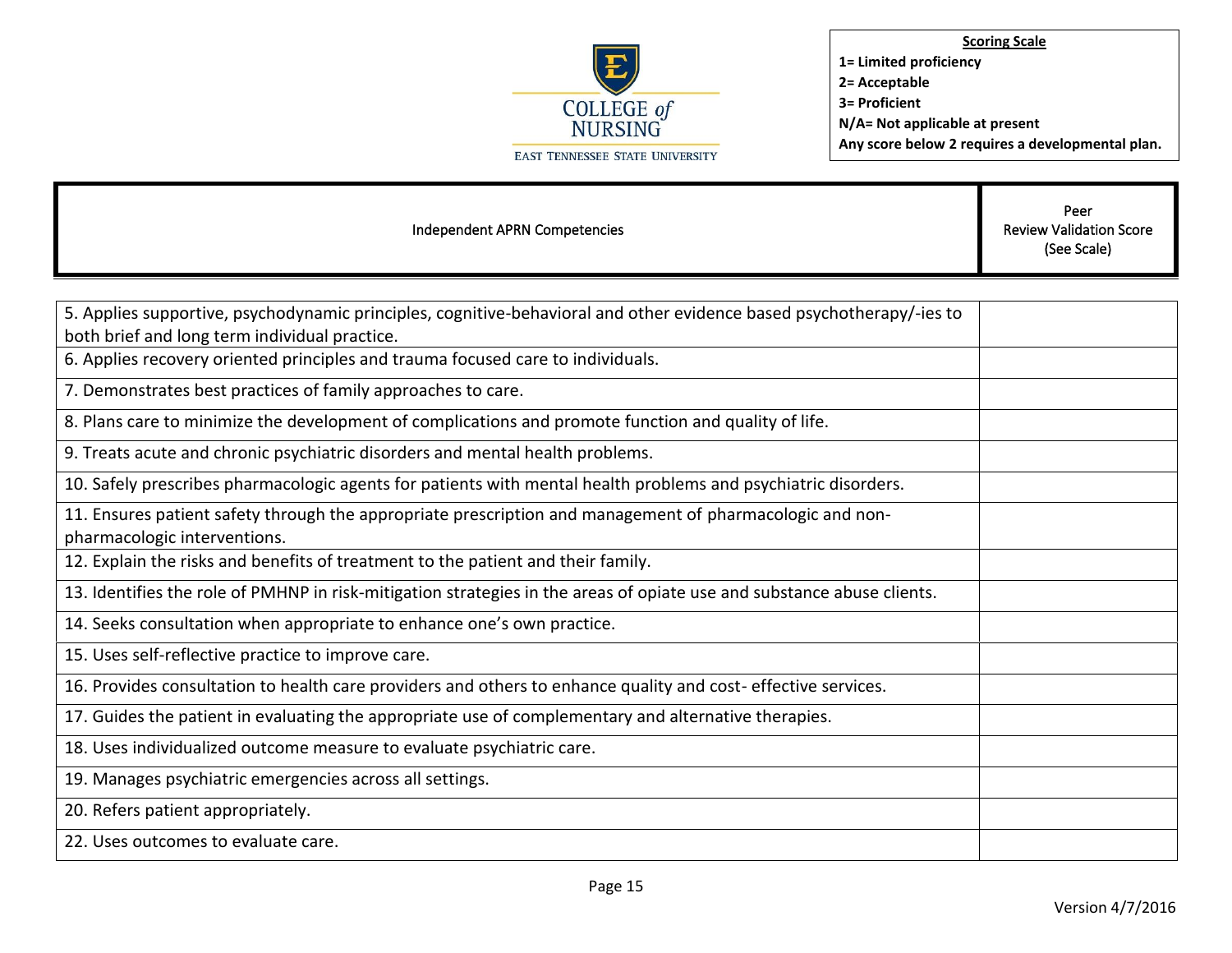

| Independent APRN Competencies                                                                                                                                                                   |                                     | Peer<br><b>Review Validation Score</b><br>(See Scale) |
|-------------------------------------------------------------------------------------------------------------------------------------------------------------------------------------------------|-------------------------------------|-------------------------------------------------------|
|                                                                                                                                                                                                 |                                     |                                                       |
| 23. Attends to the patient- nurse practitioner relationship as a vehicle for therapeutic change.                                                                                                |                                     |                                                       |
| 24. Maintains a therapeutic relationship over time with individuals, groups, and families to promote positive clinical<br>outcomes.                                                             |                                     |                                                       |
| 25. Therapeutically concludes the nurse-patient relationship transitioning the patient to other levels of care, when<br>appropriate.                                                            |                                     |                                                       |
| 26. Demonstrates ability to address sexual/physical abuse, substance abuse, sexuality, and spiritual conflict across the<br>lifespan.                                                           |                                     |                                                       |
| 27. Applies therapeutic relationship strategies based on theories and research evidence to reduce emotional distress,<br>facilitate cognitive and behavioral change, and foster personal growth |                                     |                                                       |
| 28. Apply principles of self-efficacy/ empowerment and other self-management theories in promoting relationship<br>development and behavior change.                                             |                                     |                                                       |
| 29. Identifies and maintains professional boundaries to preserve the integrity of the therapeutic process.                                                                                      |                                     |                                                       |
| 30. Teaches patients, families and groups about treatment options with respect to developmental, physiological,<br>cognitive, cultural ability and readiness.                                   |                                     |                                                       |
| 31. Provides psychoeducation to individuals, families, and groups regarding mental health problems and psychiatric<br>disorders.                                                                |                                     |                                                       |
| 32. Modifies treatment approaches based on the ability and readiness to learn.                                                                                                                  |                                     |                                                       |
| 33. Considers motivation and readiness to improve self-care and healthy behavior when teaching individuals, families<br>and groups of patients.                                                 |                                     |                                                       |
| Peer Reviewer Comments Related to this Competency Domain: Independent Practice                                                                                                                  | Peer<br><b>Reviewer</b><br>Initial: | Date:                                                 |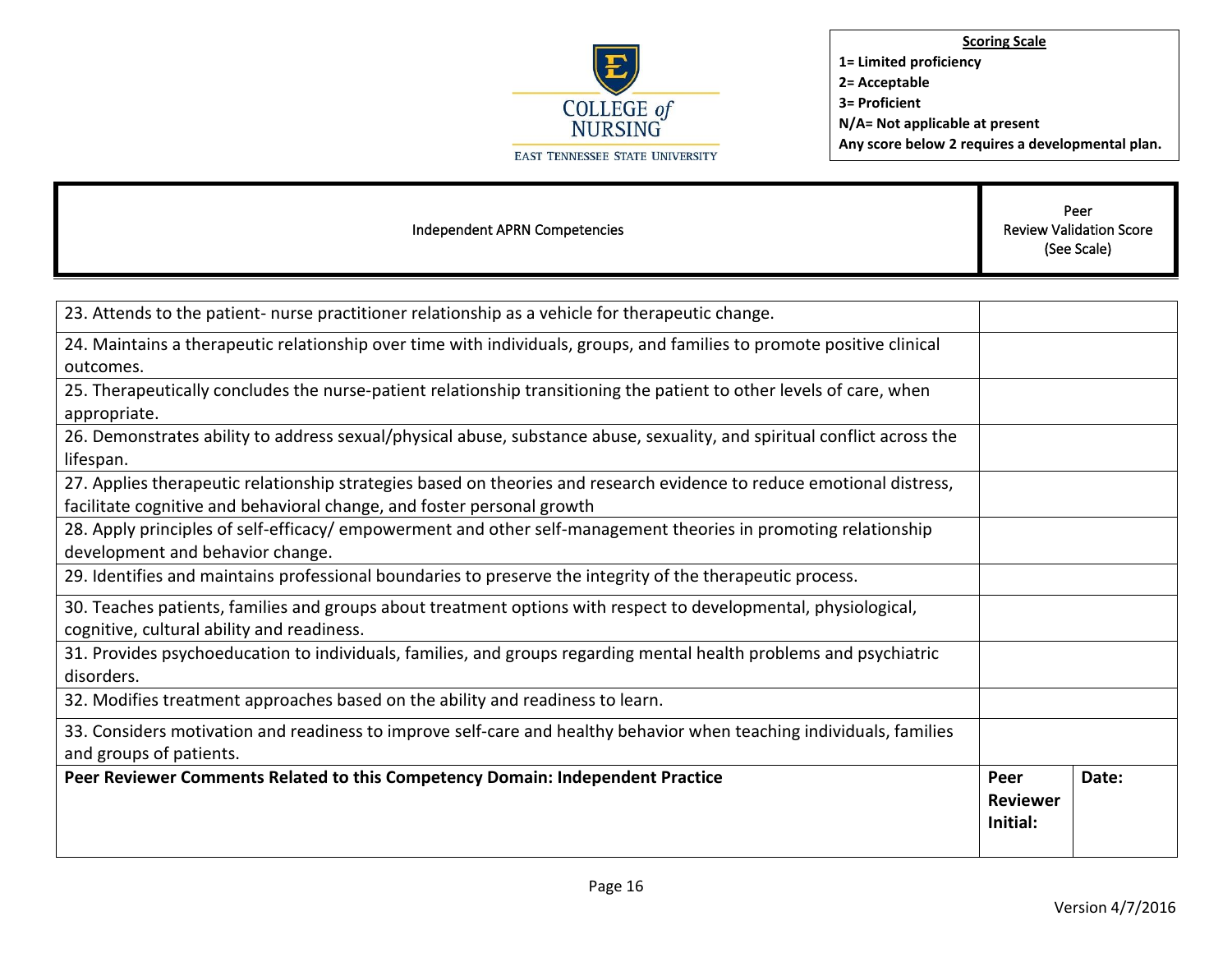

| Independent APRN Competencies | Peer<br>Review Validation Score<br>(See Scale) |  |  |
|-------------------------------|------------------------------------------------|--|--|
|                               |                                                |  |  |
|                               |                                                |  |  |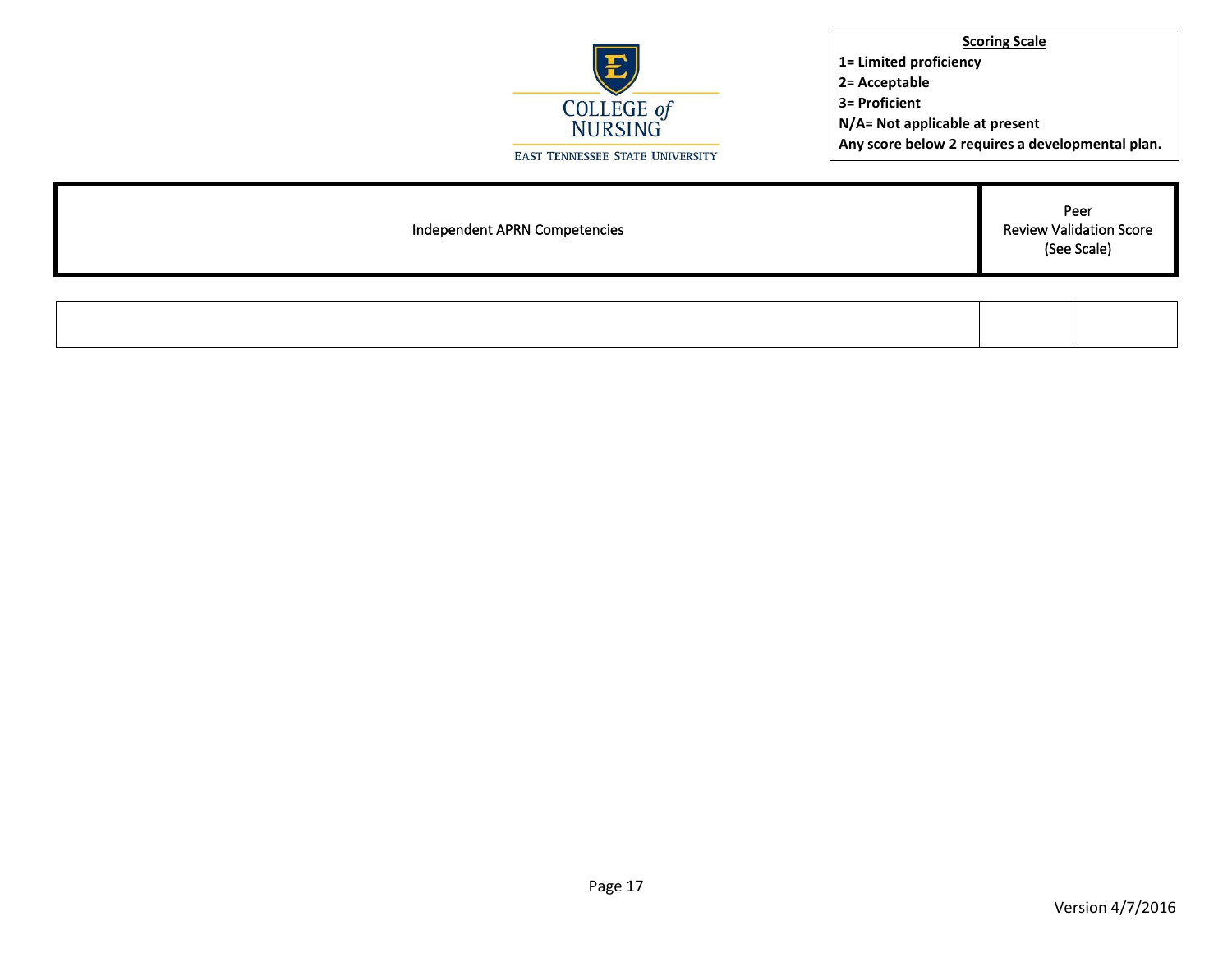

| <b>Effectiveness of Child Care</b>                                                                                                                                                                                                                                                                                                                                                                                                                                                  |                                     |       |
|-------------------------------------------------------------------------------------------------------------------------------------------------------------------------------------------------------------------------------------------------------------------------------------------------------------------------------------------------------------------------------------------------------------------------------------------------------------------------------------|-------------------------------------|-------|
| <b>HEDIS/UDS Objectives</b>                                                                                                                                                                                                                                                                                                                                                                                                                                                         |                                     |       |
| Attention Deficit Hyperactivity (Child)<br>Follow-Up Care for Children Prescribed ADHD Medication (HEDIS, 2016)<br>Definition: The two rates of this measure assess follow-up care for children prescribed an ADHD medication:<br>Children age 6 -12 years have f/u visit within 30 days of rx.<br>$\circ$<br>Children age 6-12 years prescribed ADHD medication remain on medication for at least 210 days, 2 f/u visits<br>$\circ$<br>in 9 months after initiation of medication. |                                     |       |
| Guideline: https://www.guideline.gov/content.aspx?id=36881<br>Peer Reviewer Comments Related to this Domain: Effectiveness of Child Care                                                                                                                                                                                                                                                                                                                                            | Peer<br><b>Reviewer</b><br>Initial: | Date: |
| <b>Effectiveness of Care -Mental Health</b>                                                                                                                                                                                                                                                                                                                                                                                                                                         |                                     |       |
| <b>HEDIS/UDS Objectives</b>                                                                                                                                                                                                                                                                                                                                                                                                                                                         |                                     |       |
| <b>Alcohol Treatment Plans</b><br>Initiation and Engagement of Alcohol and Other Drug Dependence treatment in adolescents and adults who<br>$\bullet$<br>have alcohol dependence. (HEDIS, 2016)<br>PCP visit after inpatient AOD hospitalization within 14 days.<br>Alcohol treatment initiated within 30 days of AOD diagnosis.<br>Documentation of alcohol treatment plan (HEDIS, 2016)                                                                                           |                                     |       |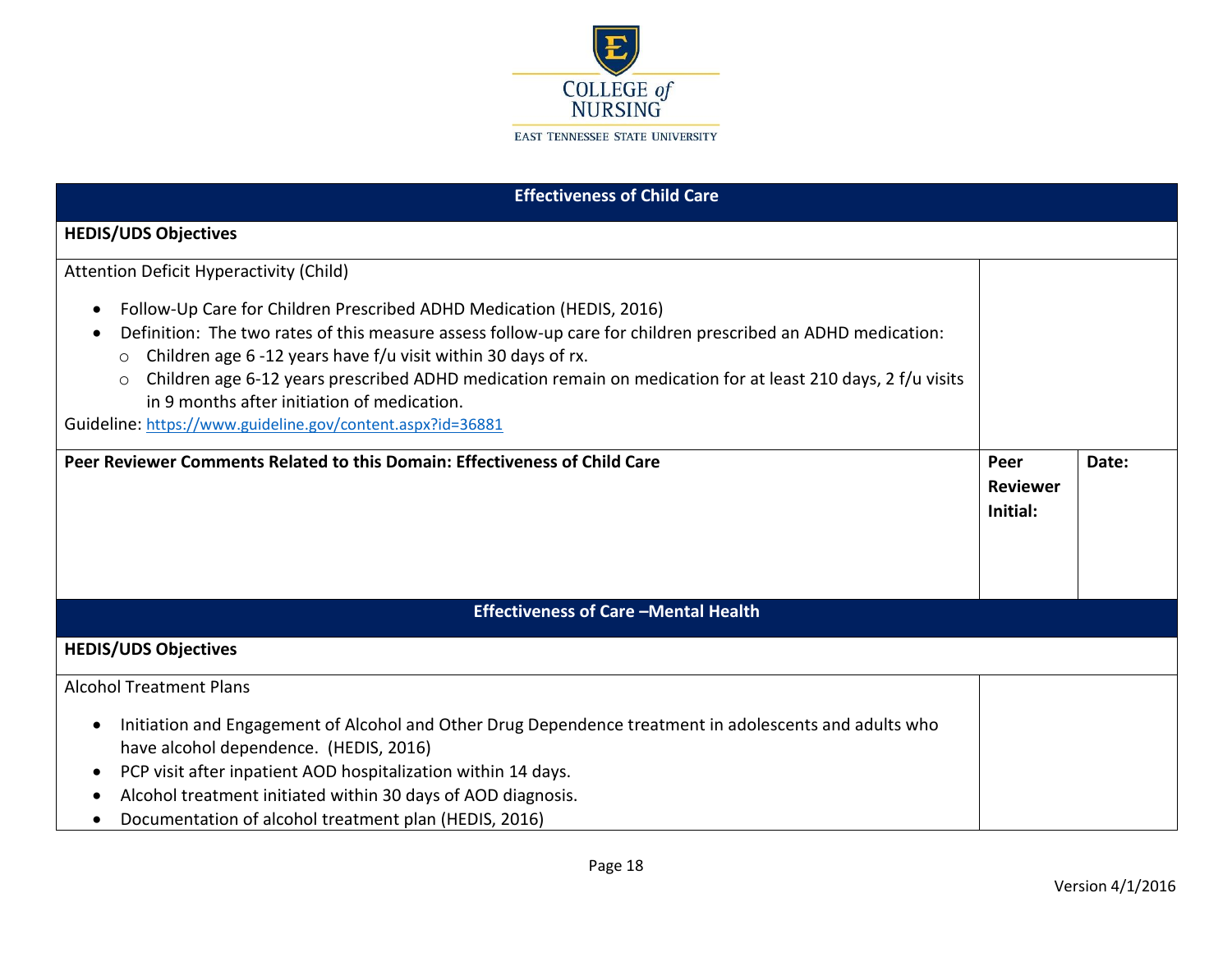

| Guideline: http://www.uspreventiveservicestaskforce.org/Page/Document/UpdateSummaryFinal/alcohol-misuse-                                |  |
|-----------------------------------------------------------------------------------------------------------------------------------------|--|
| screening-and-behavioral-counseling-interventions-in-primary-care?ds=1&s=alcohol and USPSTF Full                                        |  |
| <b>Recommendation Statement:</b>                                                                                                        |  |
| http://www.uspreventiveservicestaskforce.org/Page/Document/RecommendationStatementFinal/alcohol-misuse-                                 |  |
| screening-and-behavioral-counseling-interventions-in-primary-care and CAGE Screening Tool:                                              |  |
| http://pubs.niaaa.nih.gov/publications/arh28-2/78-79.htm                                                                                |  |
| Depression                                                                                                                              |  |
| Antidepressant Medication Management in patient 18 and older (HEDIS, 2016)<br>$\bullet$                                                 |  |
| Patient remains on antidepressant for 12 weeks-6 months.                                                                                |  |
| Guideline: http://www.uspreventiveservicestaskforce.org/Page/Document/UpdateSummaryFinal/depression-in-adults-                          |  |
| screening and USPSTF Recommendation Statement:                                                                                          |  |
| http://www.uspreventiveservicestaskforce.org/Page/Document/RecommendationStatementFinal/depression-in-                                  |  |
| adults-screening                                                                                                                        |  |
| <b>Depression Screening</b>                                                                                                             |  |
|                                                                                                                                         |  |
| Utilization of the PHQ-2 and PHQ-9 to Monitor Depression Symptoms for Adolescents and Adults (12 and older)<br>٠<br>(HEDIS, 2016)       |  |
| Follow up plan documented after each visit (UDS, 2015)<br>$\bullet$                                                                     |  |
| Guideline: https://www.icsi.org/ asset/fnhdm3/Depr-Interactive0512b.pdf PHQ-2 and PHQ-9 Tools American Family                           |  |
| Physician: http://www.aafp.org/afp/2008/0715/p244.html                                                                                  |  |
| Mental Illness Follow-up                                                                                                                |  |
| Follow-up After Hospitalization for Mental Illness age 6 years and older within 7 days of hospitalization (HEDIS,<br>$\bullet$<br>2016) |  |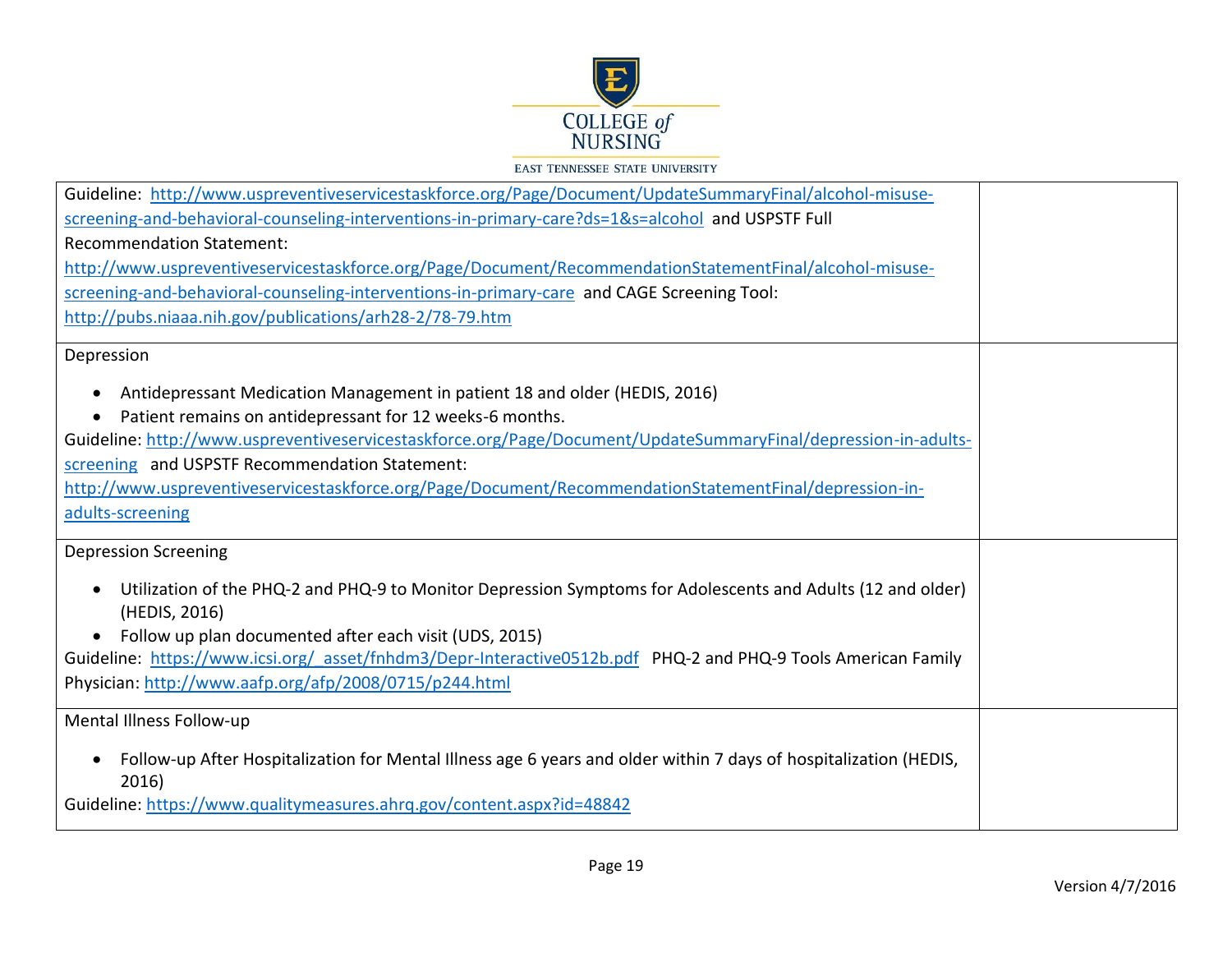

| <b>Mental Health Referrals</b>                                                                                                                                                                                                                                        |  |
|-----------------------------------------------------------------------------------------------------------------------------------------------------------------------------------------------------------------------------------------------------------------------|--|
| Mental Health Utilization (HEDIS, 2016)<br>Guideline: http://www.who.int/publications/guidelines/mental_health/en/                                                                                                                                                    |  |
| <b>SBIRT</b>                                                                                                                                                                                                                                                          |  |
| Utilizes Screening, Brief Intervention, and Referral to Treatment (SBIRT) (UDS, 2015)<br>$\bullet$<br>SBIRT Guideline: http://www.integration.samhsa.gov/clinical-practice/SBIRT                                                                                      |  |
| Substance abuse guideline: http://www.samhsa.gov/treatment/substance-use-disorders                                                                                                                                                                                    |  |
| Schizophrenia/Cardiovascular monitoring                                                                                                                                                                                                                               |  |
| Cardiovascular Monitoring for People with Cardiovascular Disease and Schizophrenia age 18-64 (HEDIS, 2016)<br>LDL-C measurement yearly                                                                                                                                |  |
| Guideline: https://www.nice.org.uk/guidance/cg178/chapter/1-recommendations                                                                                                                                                                                           |  |
| Schizophrenia/Bipolar-Diabetes                                                                                                                                                                                                                                        |  |
| Diabetes Monitoring for People with Diabetes and Schizophrenia age 18-64 (HEDIS, 2016)<br>Yearly diabetes screening test for patients on antipsychotics<br>Yearly LDL-C and HbA1c for patient with Diabetes and Schizophrenia                                         |  |
| Guideline: https://www.nice.org.uk/guidance/cg178/chapter/1-recommendations                                                                                                                                                                                           |  |
| Schizophrenia Medication Management                                                                                                                                                                                                                                   |  |
| Adherence to Antipsychotic Medications for Individuals age 19-64 with Schizophrenia (HEDIS, 2016)<br>Dispensed and patient remained on antipsychotic at least 80% of treatment period.<br>Guideline: https://www.nice.org.uk/guidance/cg178/chapter/1-recommendations |  |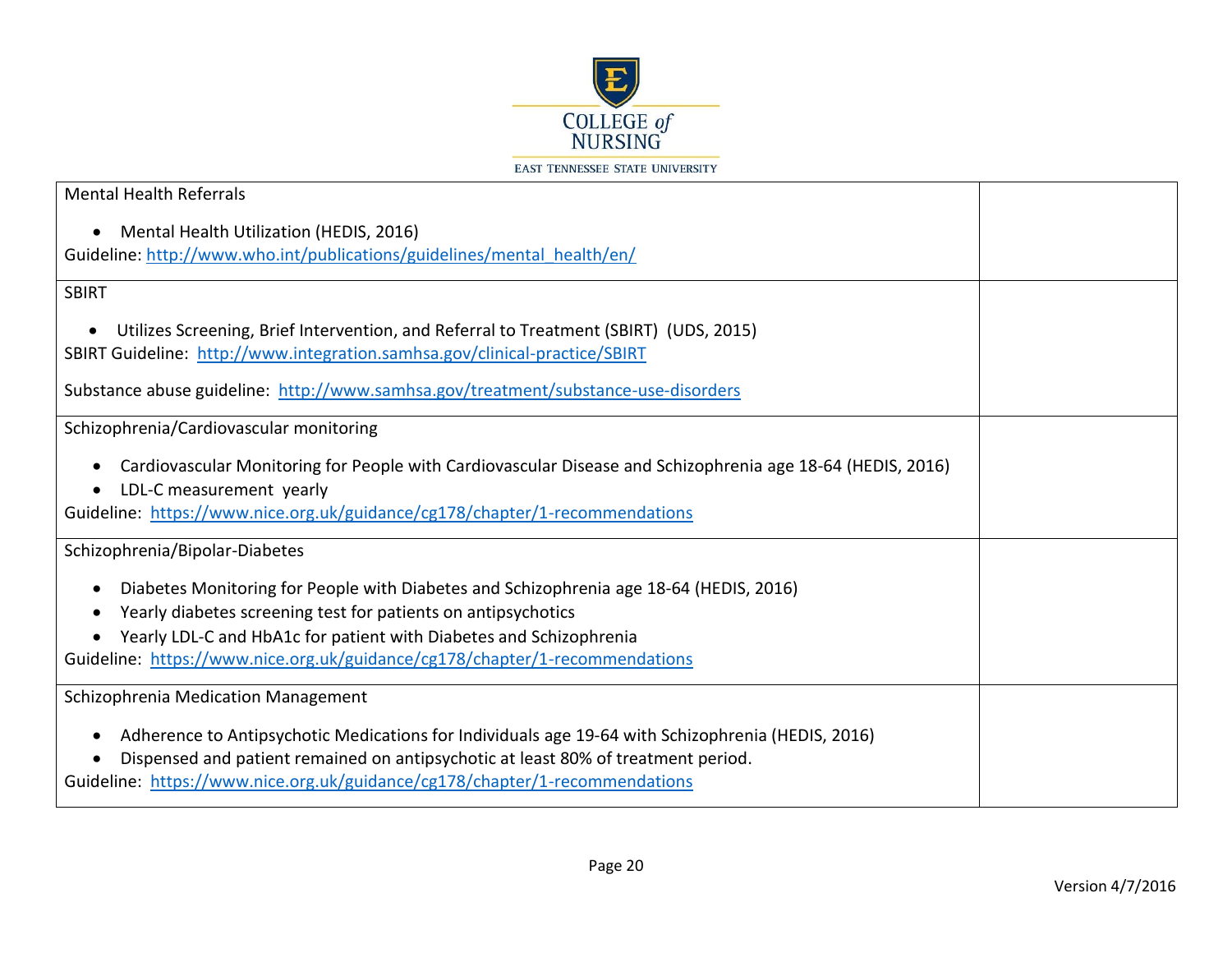

| Peer Reviewer Comments Related to this Domain: Effectiveness of Care–Mental Health                                                                                                                                                         | Peer<br><b>Reviewer</b><br>Initial: | Date: |
|--------------------------------------------------------------------------------------------------------------------------------------------------------------------------------------------------------------------------------------------|-------------------------------------|-------|
|                                                                                                                                                                                                                                            |                                     |       |
| <b>Effectiveness of Care - Child Mental Health</b>                                                                                                                                                                                         |                                     |       |
| <b>HEDIS/UDS Objectives</b>                                                                                                                                                                                                                |                                     |       |
| Antipsychotics (Child M                                                                                                                                                                                                                    |                                     |       |
| H)                                                                                                                                                                                                                                         |                                     |       |
| Metabolic Monitoring for Children and Adolescents on Antipsychotics (HEDIS, 2016)<br>Guideline: AHRQ: http://www.qualitymeasures.ahrq.gov/content.aspx?id=48648&search=Antipsychotic+Agents and                                            |                                     |       |
| http://camesaguideline.org/information-for-doctors                                                                                                                                                                                         |                                     |       |
| Antipsychotics (Child MH)                                                                                                                                                                                                                  |                                     |       |
| • Use of Multiple Concurrent Antipsychotics in Children and Adolescents (HEDIS, 2016)<br>Guideline: AHRQ: http://www.qualitymeasures.ahrq.gov/content.aspx?id=48647 and<br>http://camesaguideline.org/information-for-doctors              |                                     |       |
| Antipsychotics (Child MH)                                                                                                                                                                                                                  |                                     |       |
| • Use of First-Line Psychosocial Care for Children and Adolescents on Antipsychotics (HEDIS, 2016)<br>Guideline: AHRQ: http://www.qualitymeasures.ahrq.gov/content.aspx?id=48689 and<br>http://camesaguideline.org/information-for-doctors |                                     |       |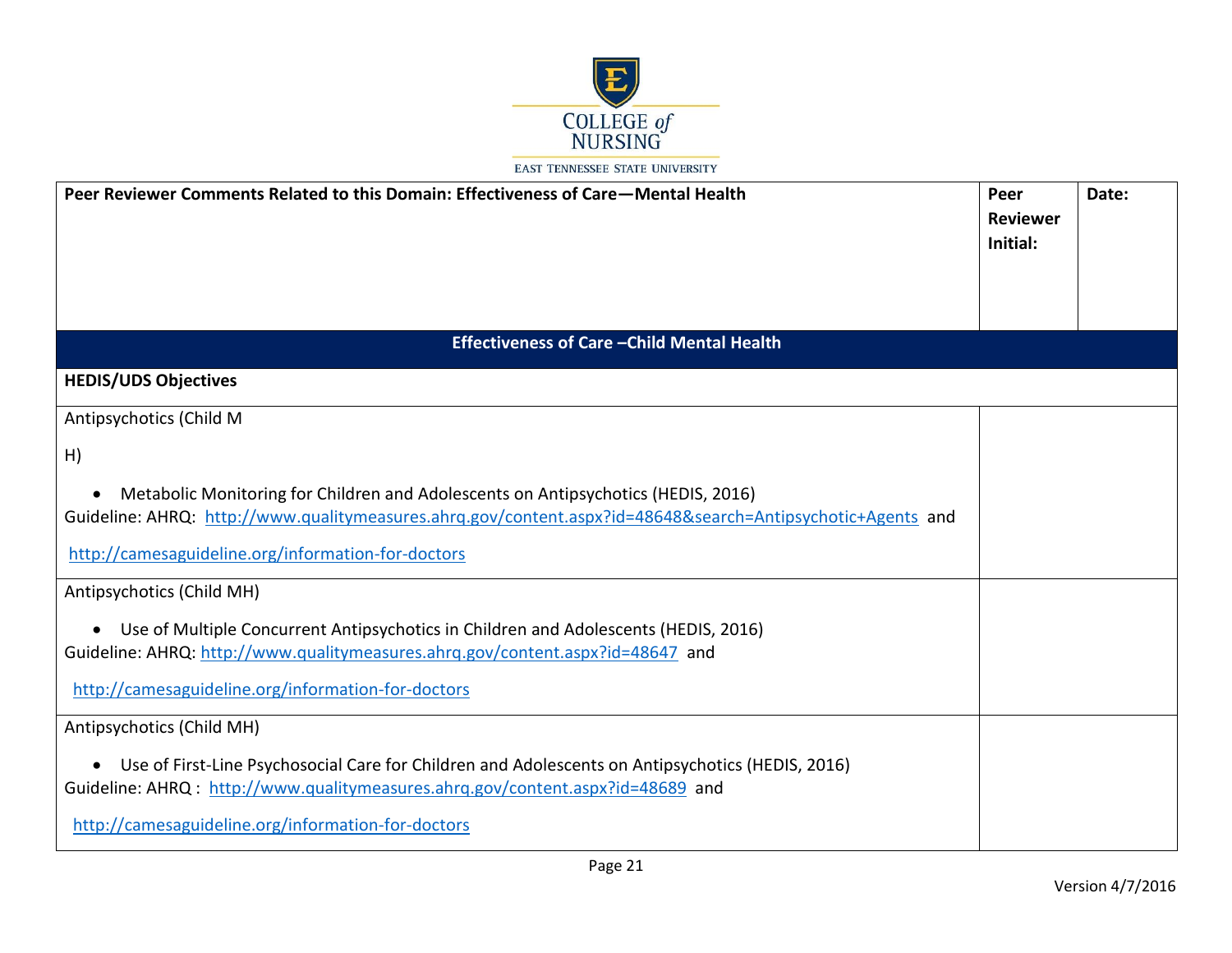

| Peer Reviewer Comments Related to this Domain: Child Mental Health                                                                                                                                                                                          | Peer<br><b>Reviewer</b><br>Initial: | Date: |
|-------------------------------------------------------------------------------------------------------------------------------------------------------------------------------------------------------------------------------------------------------------|-------------------------------------|-------|
| <b>Effectiveness of Care-Medication Management</b>                                                                                                                                                                                                          |                                     |       |
| <b>HEDIS/UDS Objectives</b>                                                                                                                                                                                                                                 |                                     |       |
| <b>Medication Management</b>                                                                                                                                                                                                                                |                                     |       |
| Considers potentially Harmful Drug-Disease Interactions in the Elderly (HEDIS, 2016)<br>Medication Management Guideline: https://www.guideline.gov/content.aspx?id=37826<br>Drug interaction checker: http://reference.medscape.com/drug-interactionchecker |                                     |       |
| <b>Medication Management</b>                                                                                                                                                                                                                                |                                     |       |
| Use of High-Risk Medications in the Elderly (HEDIS, 2016)                                                                                                                                                                                                   |                                     |       |
| Considers renal failure, dementia, falls when prescribing medications<br>About Beers Criteria: http://onlinelibrary.wiley.com/doi/10.1111/jgs.13702/pdf.                                                                                                    |                                     |       |
| Guideline: https://nccih.nih.gov/health/providers/clinicalpractice.htm                                                                                                                                                                                      |                                     |       |
| <b>Medication Management</b>                                                                                                                                                                                                                                |                                     |       |
| Medication Reconciliation Post-discharge (HEDIS, 2016)<br>AHRQ Guideline and Summary: http://www.qualitymeasures.ahrq.gov/content.aspx?id=48653                                                                                                             |                                     |       |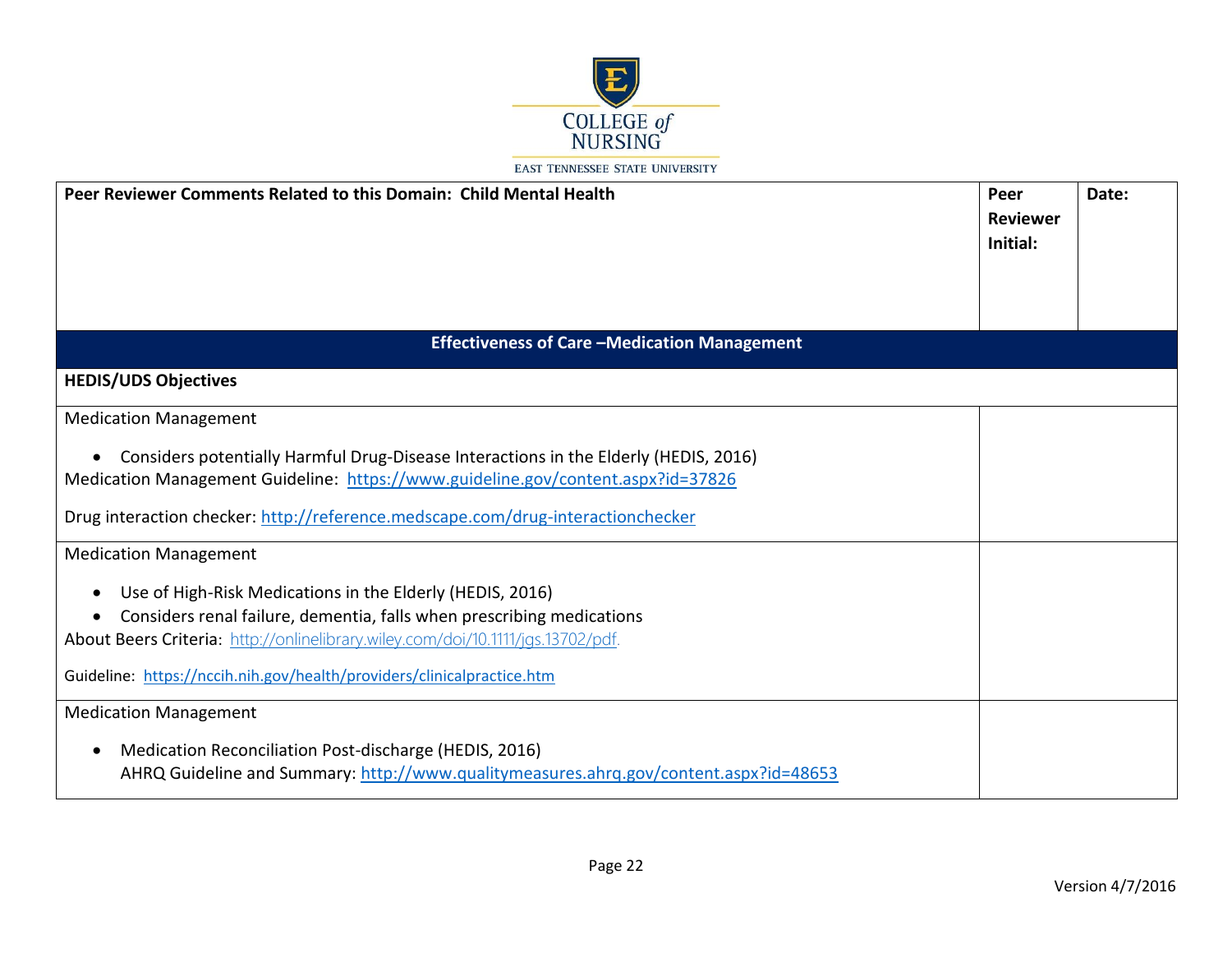

| Peer Reviewer Comments Related to this Domain: Effectiveness of Care-Medication Management                                                                                                                  | Peer<br><b>Reviewer</b><br>Initial: | Date: |
|-------------------------------------------------------------------------------------------------------------------------------------------------------------------------------------------------------------|-------------------------------------|-------|
| <b>Effectiveness of Care - Case Management</b>                                                                                                                                                              |                                     |       |
| <b>HEDIS/UDS Objectives</b>                                                                                                                                                                                 |                                     |       |
| Case Management Guidelines: http://www.cmsa.org/portals/0/pdf/memberonly/StandardsOfPractice.pdf                                                                                                            |                                     |       |
| <b>Emergency Department Utilization</b>                                                                                                                                                                     |                                     |       |
| Appropriate Emergency Department Utilization (HEDIS, 2016)<br>AHRQ HCUP Summary: http://www.hcup-us.ahrq.gov/nedsoverview.jsp                                                                               |                                     |       |
| <b>Inpatient Utilization</b>                                                                                                                                                                                |                                     |       |
| Appropriate Inpatient Utilization-General Hospital/Acute Care (HEDIS, 2016)<br>Utilizes measures to prevent hospitalization<br>AHRQ HCUP Summary: http://www.hcup-us.ahrq.gov/nisoverview.jsp               |                                     |       |
| <b>Inpatient Readmissions</b>                                                                                                                                                                               |                                     |       |
| Plan All-Cause Readmissions (HEDIS, 2016)<br>Prevention measures to reduce the risk of inpatient readmission within 30 days.<br>$\bullet$<br>AHRQ HCUP Summary: http://www.hcup-us.ahrq.gov/nrdoverview.jsp |                                     |       |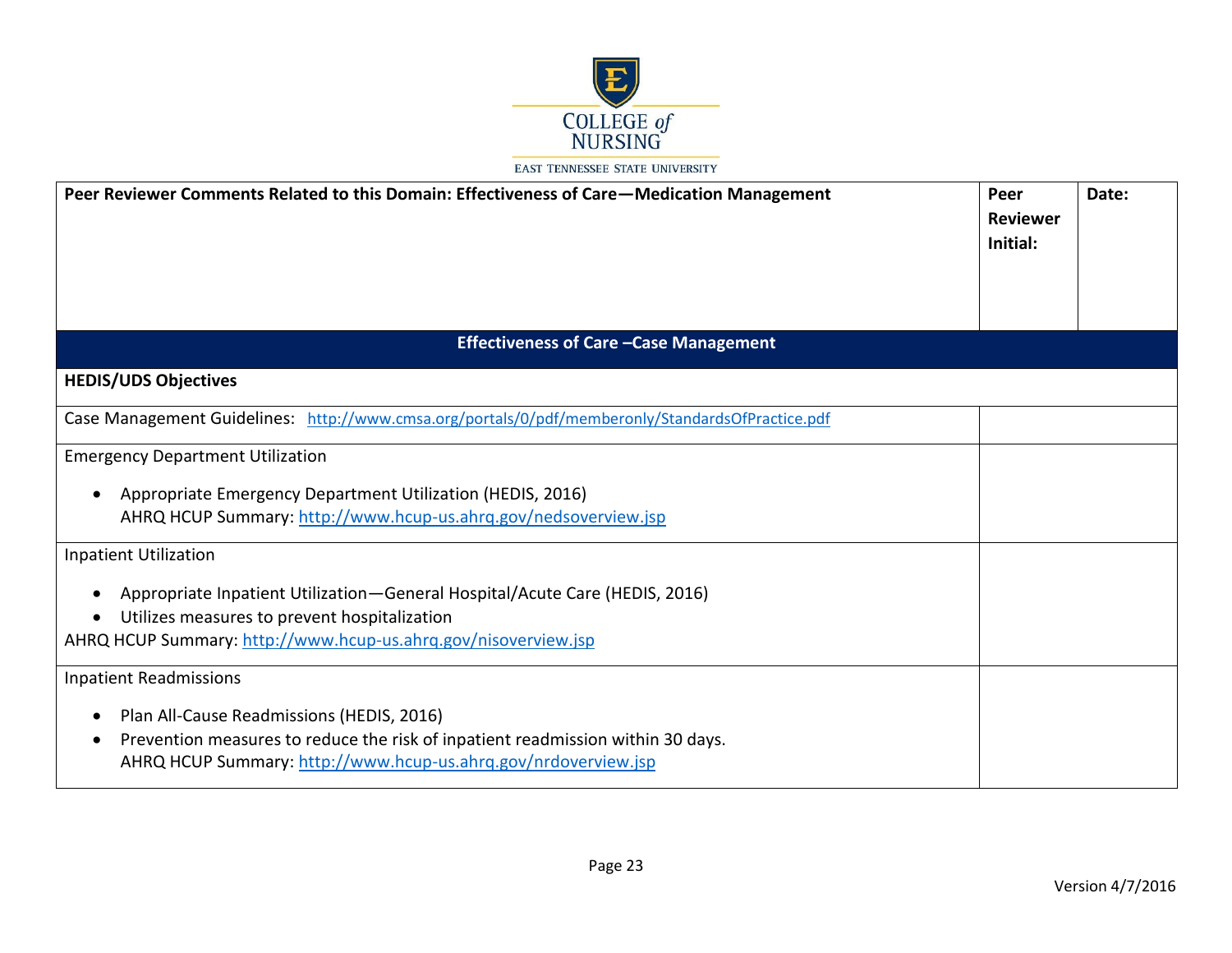

| Peer Reviewer Comments Related to this Domain: Effectiveness of Care-Case Management | Peer            | Date: |
|--------------------------------------------------------------------------------------|-----------------|-------|
|                                                                                      | <b>Reviewer</b> |       |
|                                                                                      | Initial:        |       |
|                                                                                      |                 |       |
|                                                                                      |                 |       |
|                                                                                      |                 |       |
|                                                                                      |                 |       |
|                                                                                      |                 |       |

\_\_\_\_\_\_\_\_\_\_\_\_\_\_\_\_\_\_\_\_\_\_\_\_\_\_\_\_\_\_\_\_\_\_\_\_\_\_\_\_\_\_\_\_\_\_\_\_\_\_\_\_\_\_\_\_\_\_\_\_\_\_\_\_\_\_\_\_\_\_\_\_\_\_\_\_\_\_\_\_\_\_\_\_\_\_\_\_\_\_\_\_\_\_\_\_\_\_\_\_\_\_\_\_\_\_\_\_\_\_\_\_\_\_\_\_\_\_\_\_

\_\_\_\_\_\_\_\_\_\_\_\_\_\_\_\_\_\_\_\_\_\_\_\_\_\_\_\_\_\_\_\_\_\_\_\_\_\_\_\_\_\_\_\_\_\_\_\_\_\_\_\_\_\_\_\_\_\_\_\_\_\_\_\_\_\_\_\_\_\_\_\_\_\_\_\_\_\_\_\_\_\_\_\_\_\_\_\_\_\_\_\_\_\_\_\_\_\_\_\_\_\_\_\_\_\_\_\_\_\_\_\_\_\_\_\_\_\_\_\_

Signature of Employee Date Completed

Signature of Manager/Reviewer **Date Completed** 

**Peer Assessment Comments**

**APRN Comments**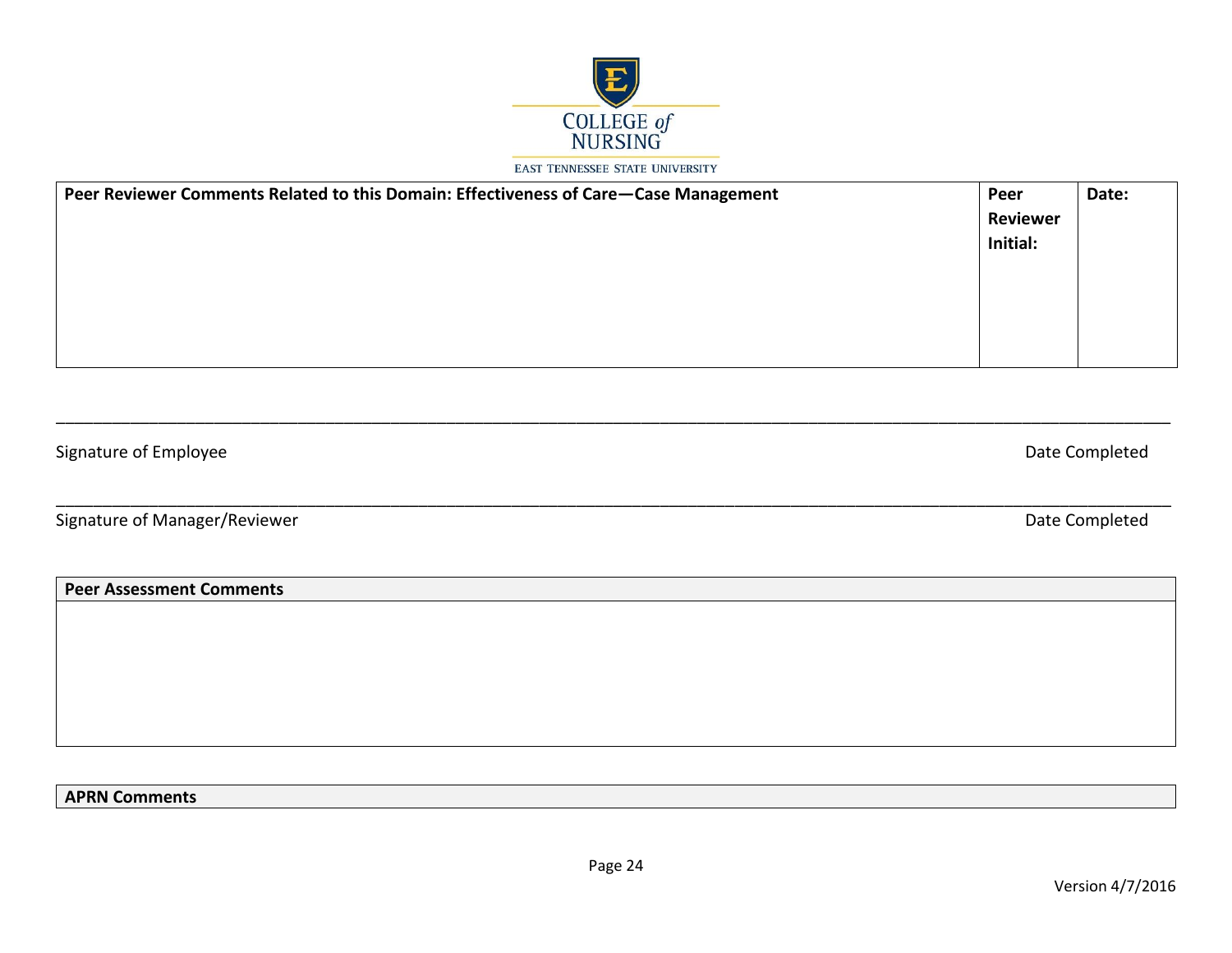

**Developmental plan for scores < 2.**

| Domain<br>$(I - IX)$ | Competency<br><b>Number</b> | <b>Developmental Plan:</b> |
|----------------------|-----------------------------|----------------------------|
|                      |                             |                            |
|                      |                             |                            |
|                      |                             |                            |
|                      |                             |                            |
|                      |                             |                            |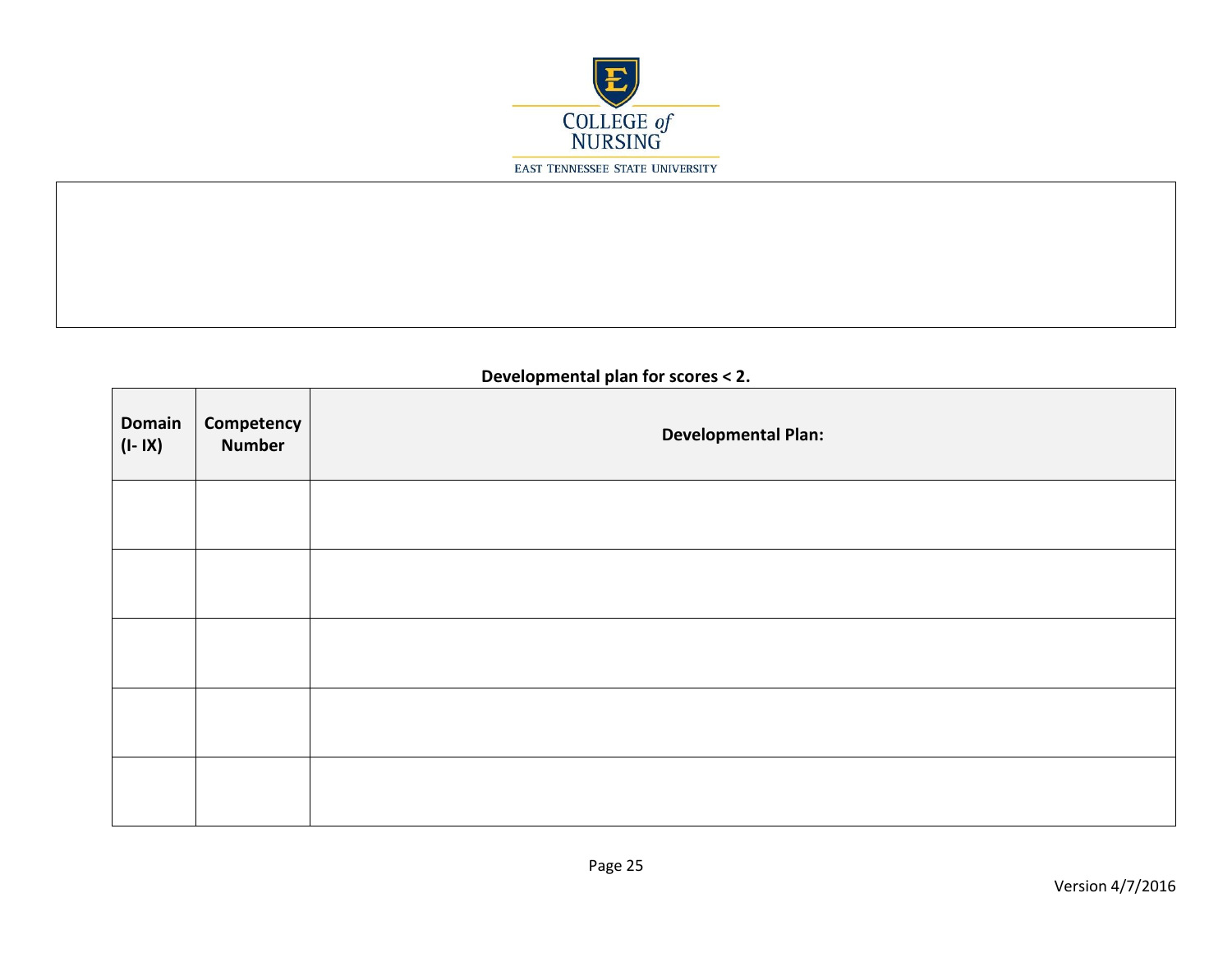

Signature of Employee

Date Completed

Signature of Manager/Reviewer

Date Completed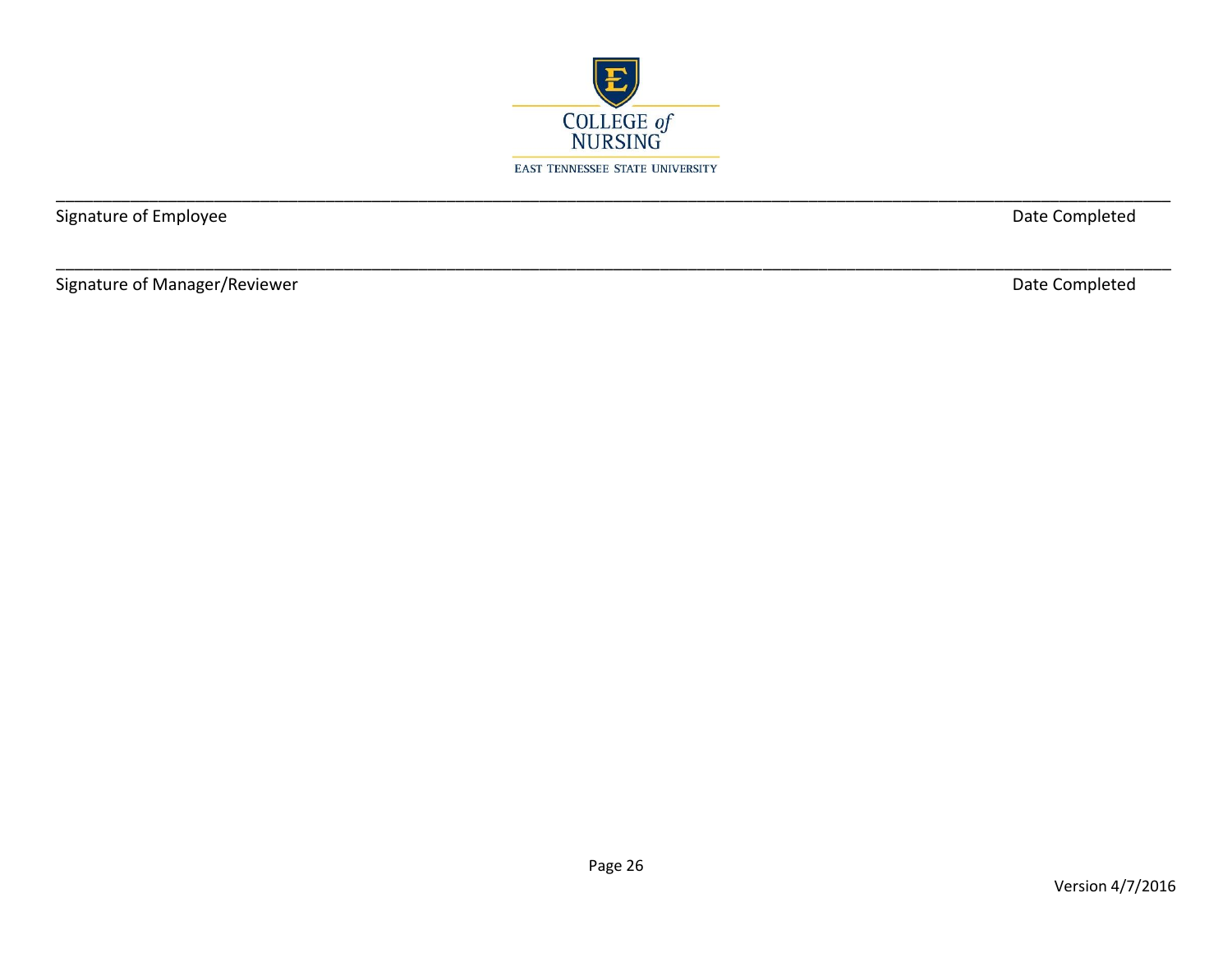

American Diabetes Association. (2016). Standards of Medical Care in Diabetes—2016 Abridged for Primary Care Providers. Clinical Diabetes, 34(1), 3-21.

Belgrade, Miles. (2005). DIRE. *Fairview Pain & Palliative Care Center.* Retrieved from [http://integratedcare-nw.org/DIRE\\_score.pdf](http://integratedcare-nw.org/DIRE_score.pdf)

Boston University. (2015). Safe and effective opioid prescribing for chronic pain. Retrieved from<http://www.opioidprescribing.com/overview>

Center for Disease Control and Prevention. (2005). Morbidity and Mortality Weekly Report (MMWR). Retrieved from: [http://www.cdc.gov/mmwr/preview/mmwrhtml/rr5417a1.htm?s\\_cid=rr5417a1\\_e](http://www.cdc.gov/mmwr/preview/mmwrhtml/rr5417a1.htm?s_cid=rr5417a1_e)

Lexis Nexis Public Solutions. (2015). Tennessee Code Unannotated. Retrieved from:<http://www.lexisnexis.com/hottopics/tncode/>

National Committee for Quality Assurance. (2016). Healthcare Effectiveness Data and Information Set [HEDIS] Measures. Retrieved fromhttp://www.ncqa.org/HEDISQualityMeasurement/HEDISMeasures.aspx National Organization of Nurse Practitioner Faculties. (2013). Population focused nurse practitioner competencies: Family/Across the Lifespan, Neonatal, Acute Care Pediatric, Primary Care, Pediatric, Psychiatric-Mental Health/Gender-Related. Retrieved from: <http://c.ymcdn.com/sites/www.nonpf.org/resource/resmgr/Competencies/CompilationPopFocusComps2013.pdf>

National Organization of Nurse Practitioner Faculties. (2014). Nurse practitioner core competencies content: A delineation of suggested content specific to the NP core competencies. Retrieved from: [http://c.ymcdn.com/sites/nonpf.site](http://c.ymcdn.com/sites/nonpf.site-ym.com/resource/resmgr/Competencies/NPCoreCompsContentFinalNov20.pdf)[ym.com/resource/resmgr/Competencies/NPCoreCompsContentFinalNov20.pdf](http://c.ymcdn.com/sites/nonpf.site-ym.com/resource/resmgr/Competencies/NPCoreCompsContentFinalNov20.pdf) 

Pain. (2015). Improving pain treatment through education. Retrieved from http://www.painedu.org/soapp.asp

Tennessee Board of Nursing. Chapter 1000-04 advanced practice nurses and certificates of fitness to prescribe. Retrieved from: <http://share.tn.gov/sos/rules/1000/1000-04.20150622.pdf>